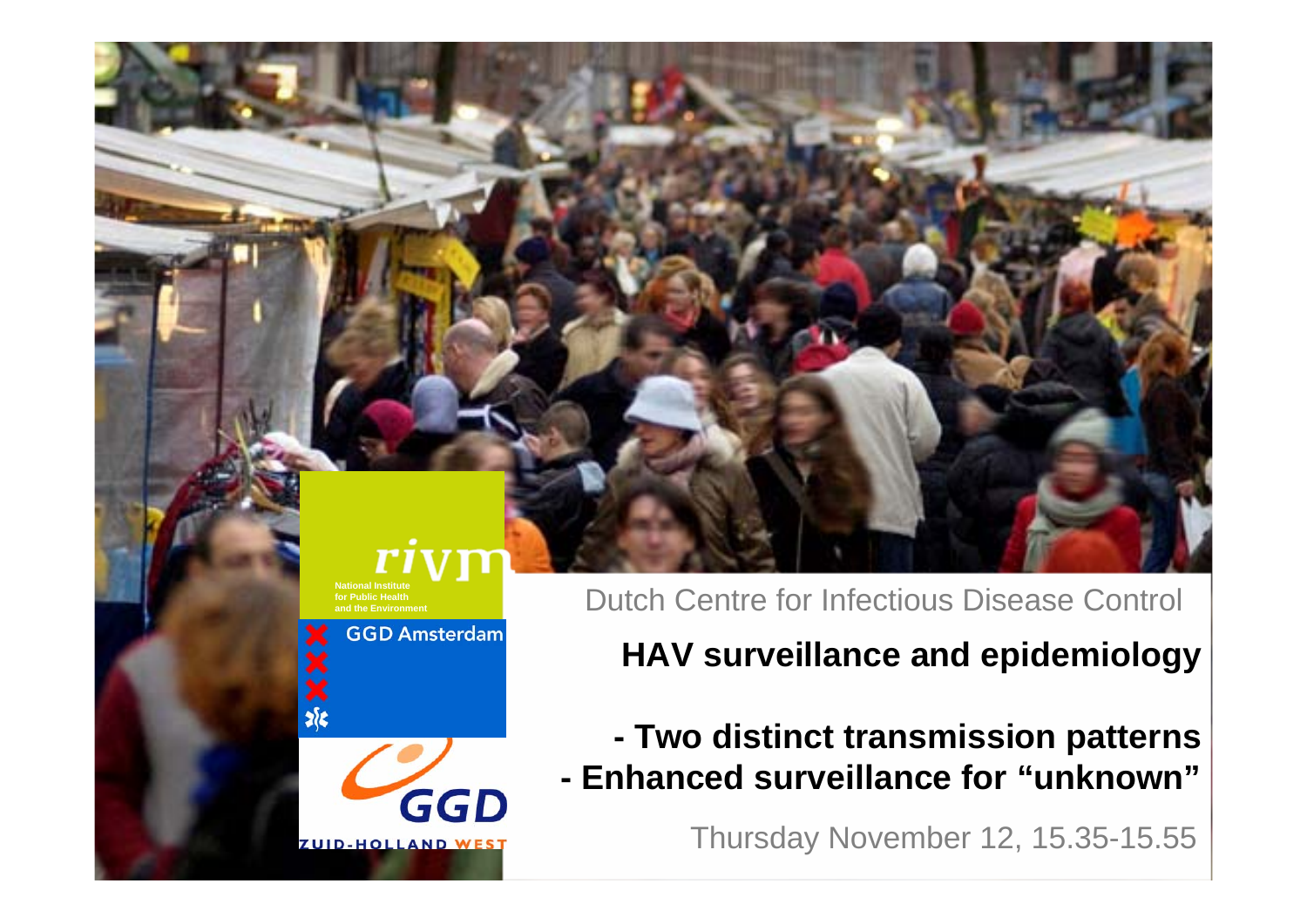## **HEPATITIS A**

**MHS Amsterdam**

**Sylvia Bruisten, Grace Tjon Roel Coutinho, Anneke van den Hoek**

**CIb/LIS**

**Harry Fennema and Annelies Kroneman**

**Marion Koopmans**

**CIb/EPI**

**Yvonne Doorduyn**

**MHS Zuid-Holland West Mariska Petrignani and Rianne van Hunnen**

> Dutch Centre for Infectious Disease Control (CIb) Unit Preparedness and Response (LCI)

श्रीह

GGD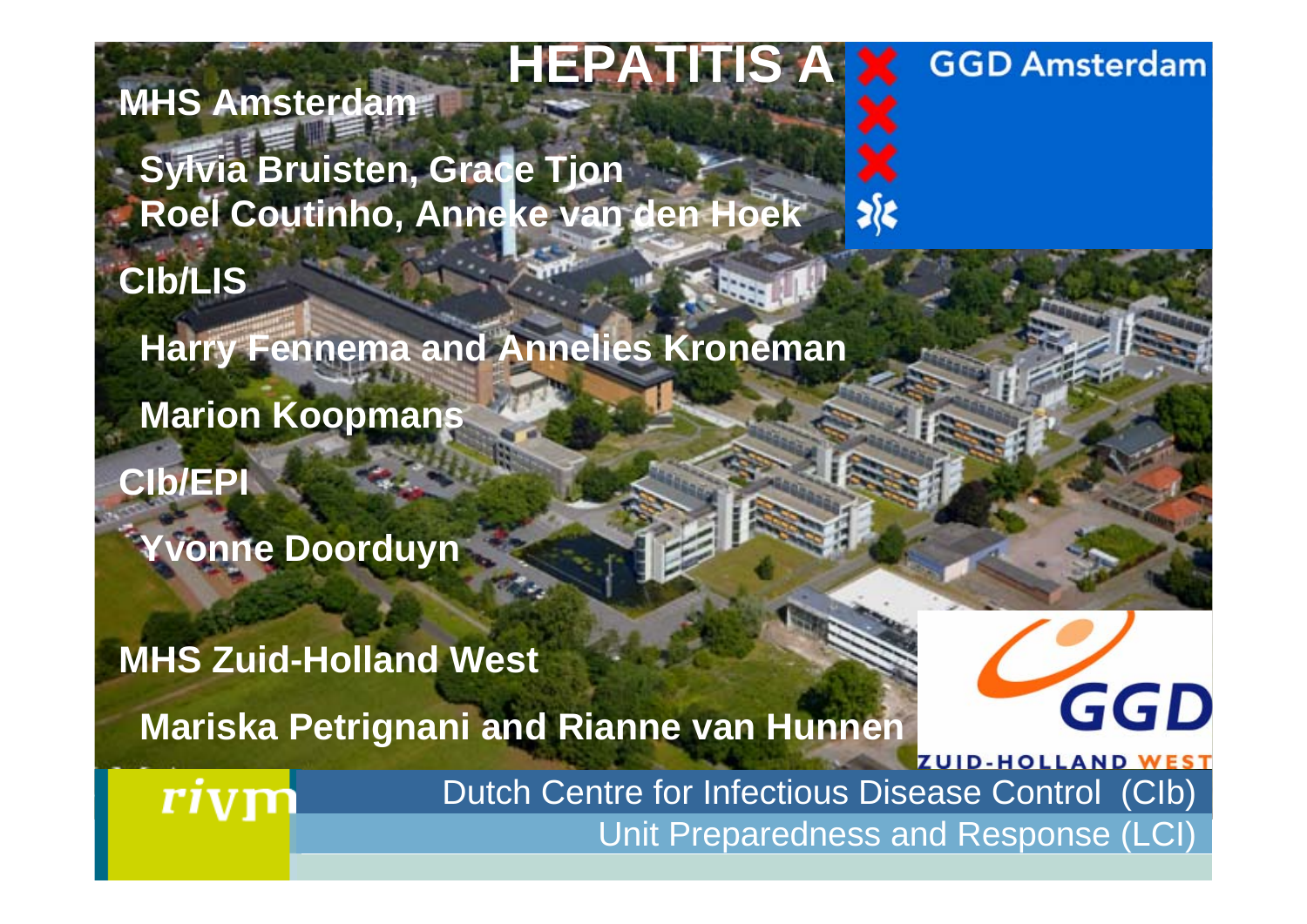## **Hepatitis A surveillance**

- Disease surveillance
	- Reportable since 1957 (?)
	- Starting 2008 December 1st WPG (Public Health Law) (integrating Infectious disease, Quarantine and Prevention) reporting by medical doctor AND laboratory
- Sero-epidemiology PIENTER
	- 1996
	- 2008
	- MHS Rotterdam/ Amsterdam: specific risk populations
- Pathogen surveillance
	- Genotyping and sequencing

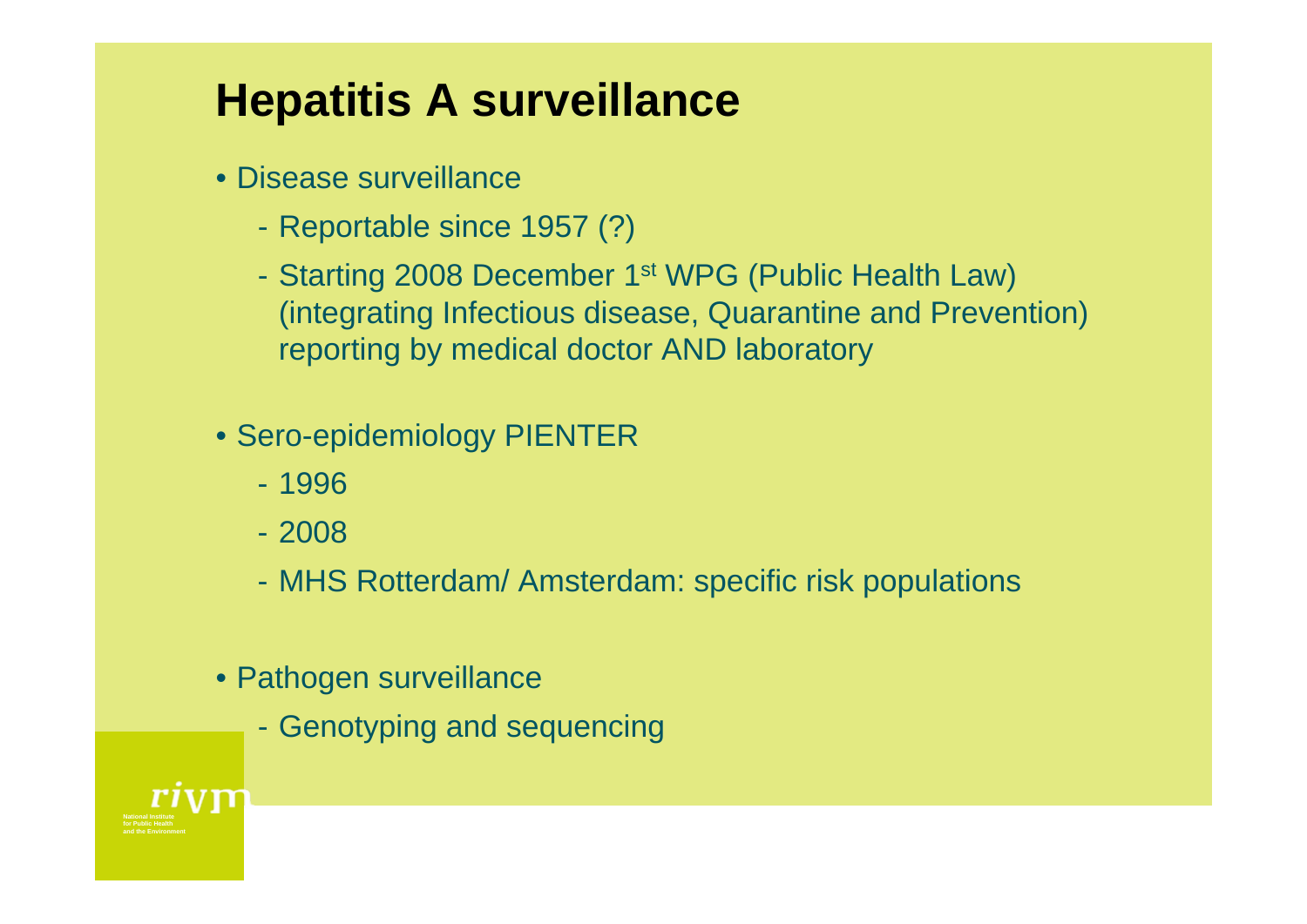### **Underreporting**

- 1997 5 regions Netherlands: 50% **©Talsma, Wijgergangs 1999***InfBull***10(2)**
- 1995 Amsterdam: 60% *©* **CMR (Morbidity Registration GP's). Annual report 1996. NIVEL 1997**
- 1979 Amsterdam: 70%

© **MHS. Annual report GP Sentinel Amsterdam 1979. Amsterdam: GG&GD, 1979: 5-6**

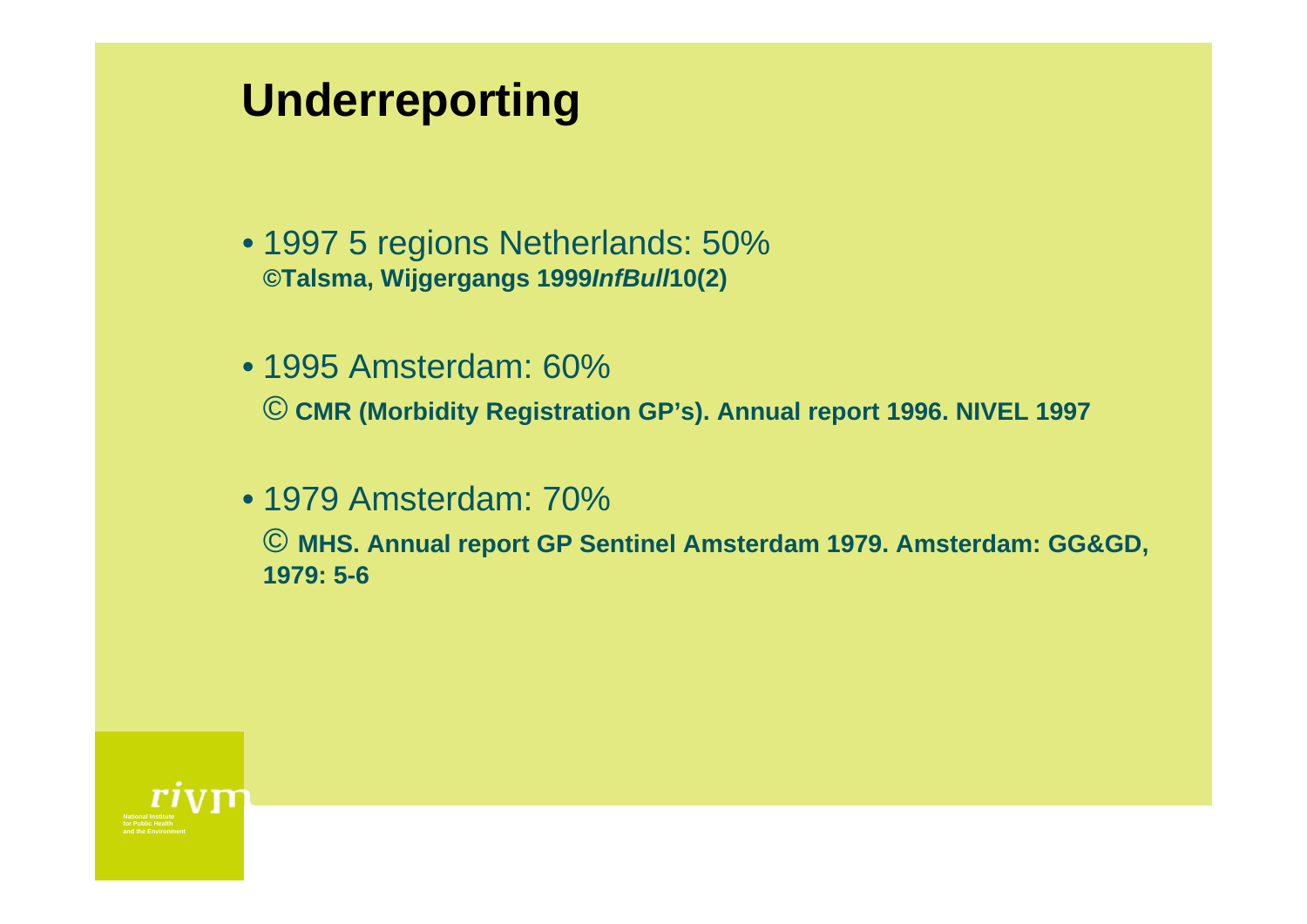### **Reported HA 1957-97 Netherlands: Hepatitis A is NOT a serious public health problem <1 death/year**

**Termorshuizen et al. Ned Tijdschr Geneeskd 1998**

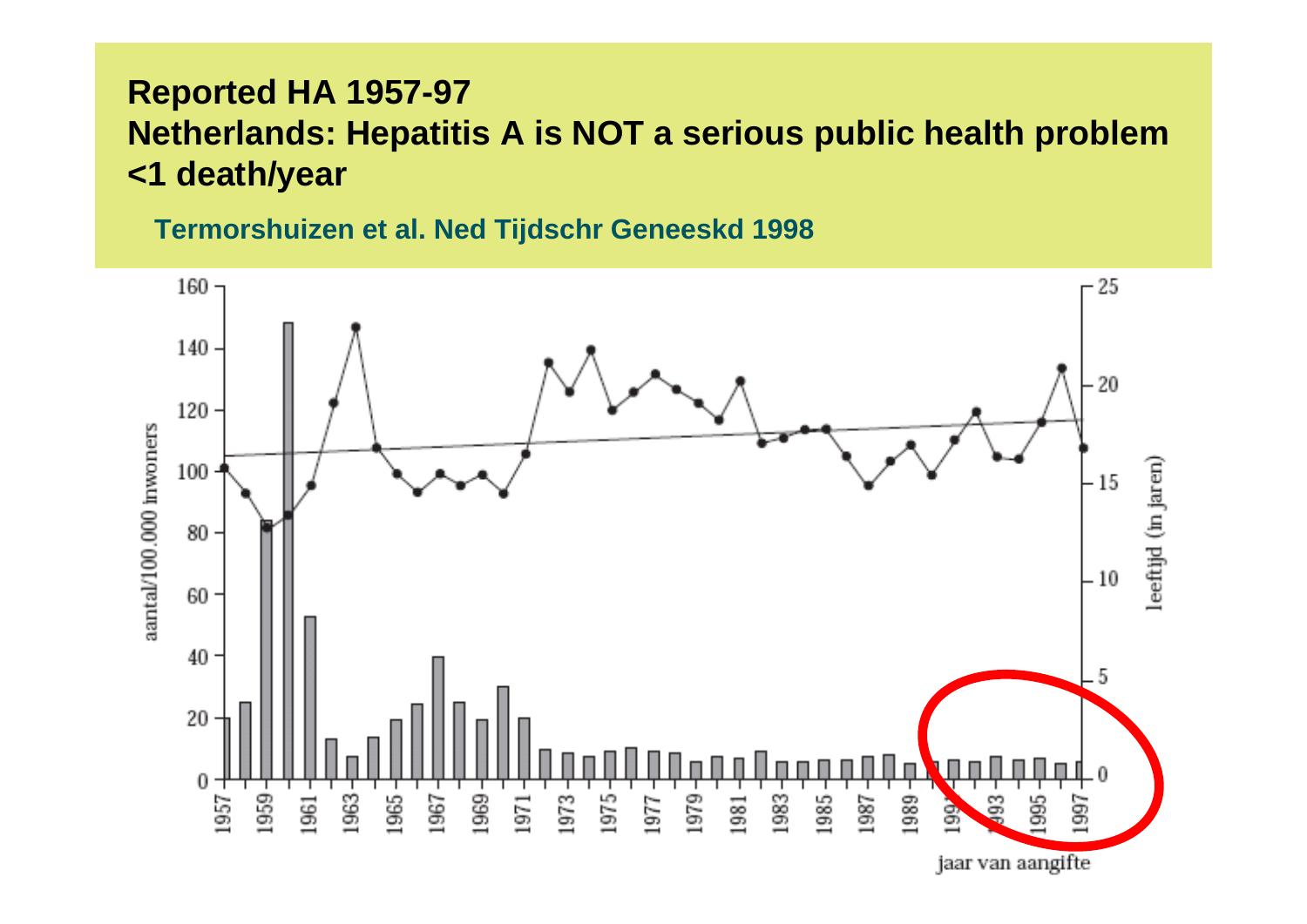

©**Termorshuizen et al. NTvG 1998;142(43):2364-8**

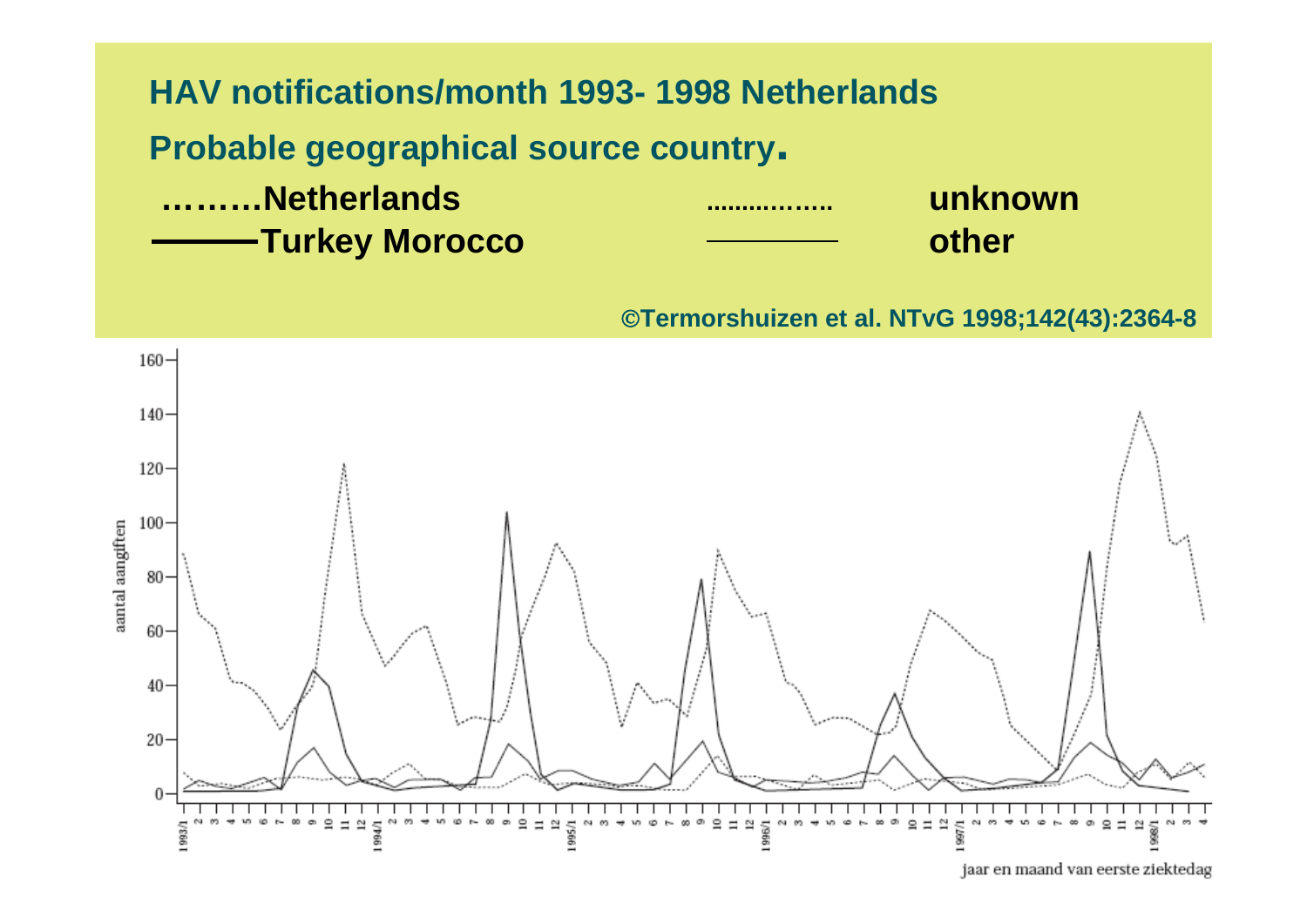

**1992-95 registered cases HA Origin and travel history Largest cities (4) NL 129 MSM/DU761 origin high endemic region 502.** origin low endemic region **a.** Youth HE travel + **b. Youth LE travel c. Adults LE travel +d. Youth HE travel e. Adults LE travel -**

©**Gorkom et al. NTvG 1998**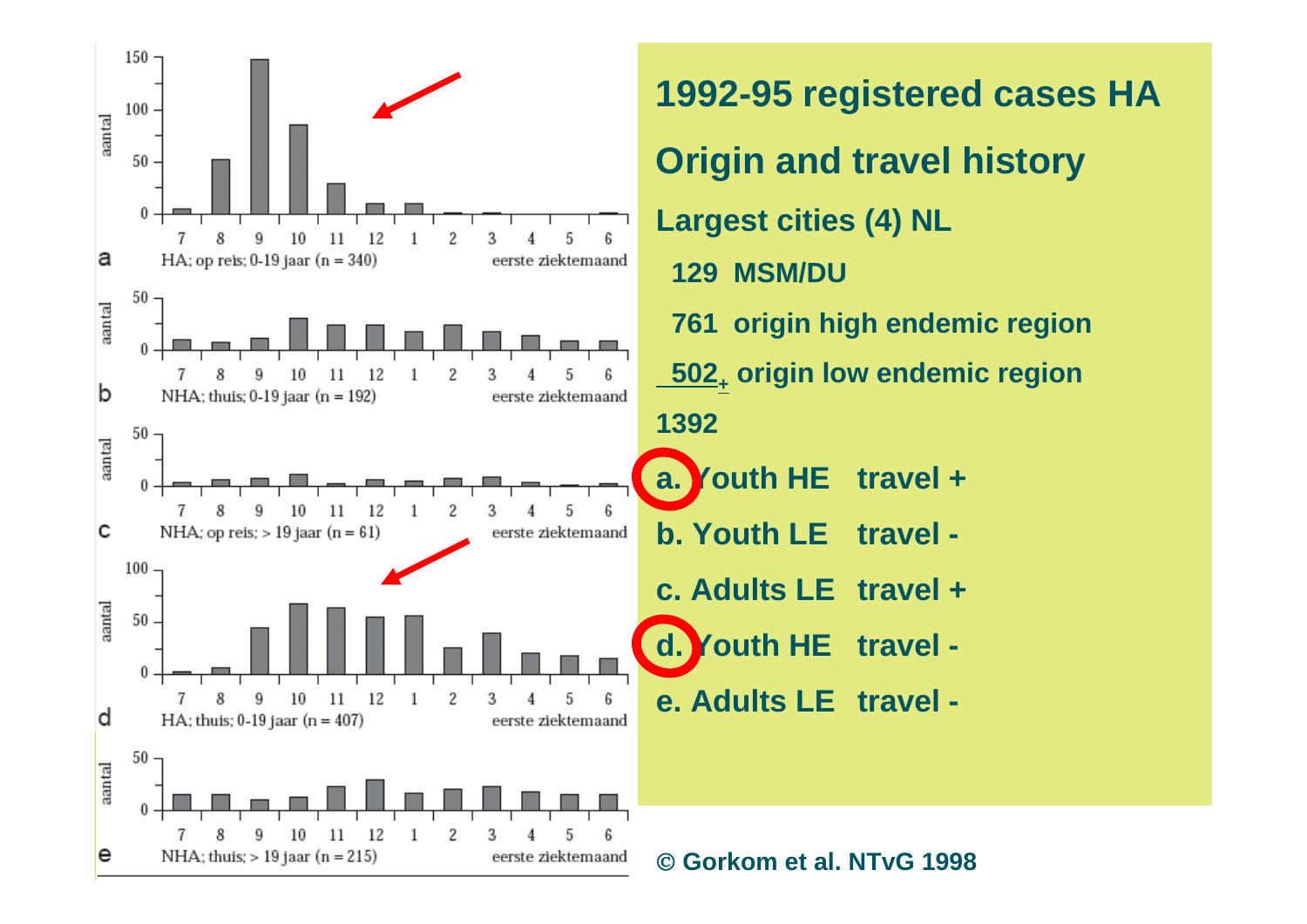

#### **Reported cases hepatitis A Netherlands 1993-2002**

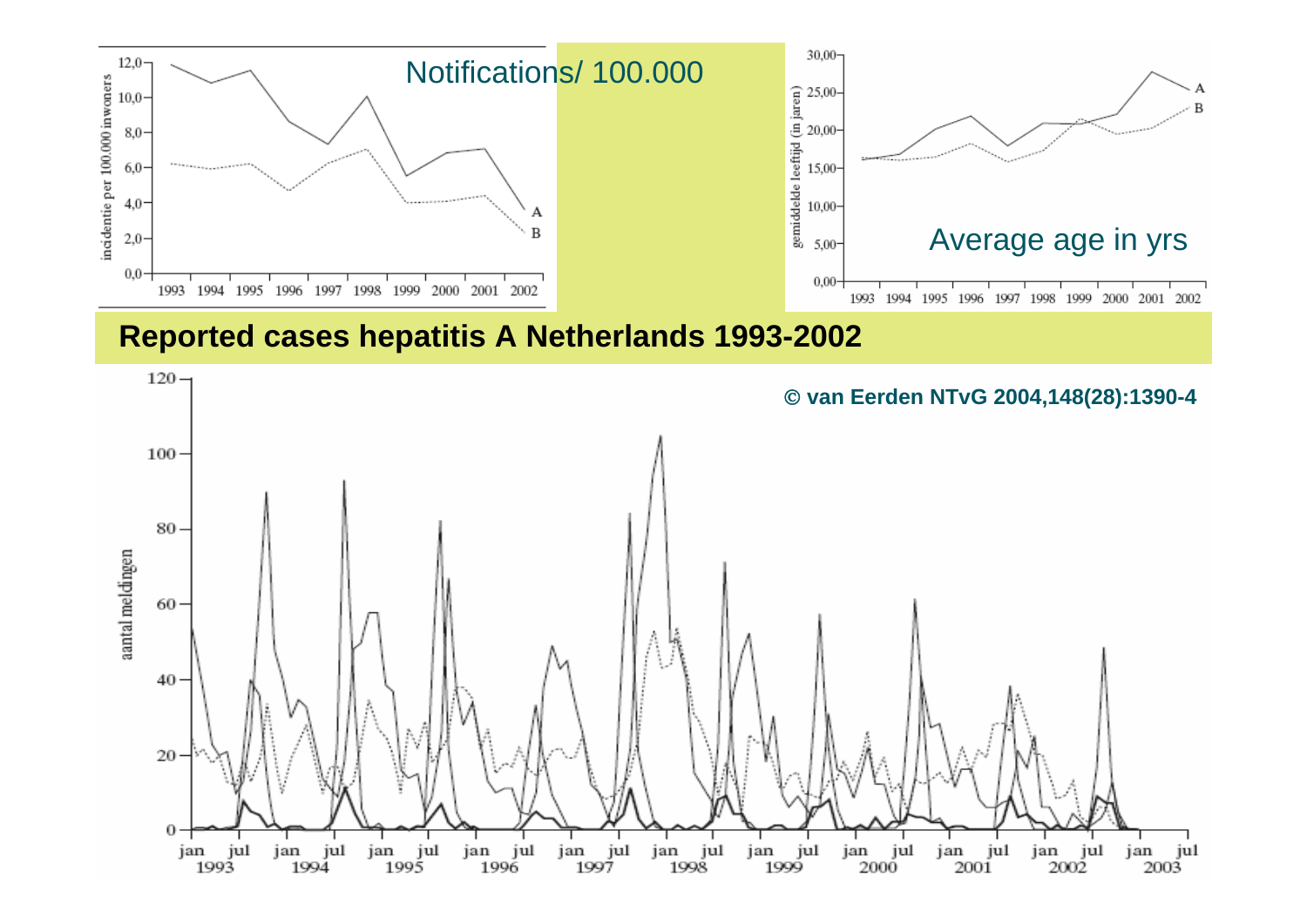## **Seroprevalence total anti-HAV Rotterdam 2001**

© **Richardus et al. J Med Virol 2004;72(2):197-202**

| <b>Age</b>       | <b>Turkey</b> | <b>Morocco</b>       | <b>Dutch</b> |  |
|------------------|---------------|----------------------|--------------|--|
|                  | $%+$<br>(n)   | (n)<br>$\frac{9}{6}$ | $%+$<br>(n)  |  |
| <b>5-7 yrs</b>   | 2.2<br>(137)  | $10.2$ (137)         | 0.8<br>(120) |  |
| <b>8-10 yrs</b>  | 10.0<br>(110) | 24.6<br>(122)        |              |  |
| <b>11-13 yrs</b> | 17.8<br>(45)  | 31.8<br>(44)         |              |  |
| <b>14-16 yrs</b> | 22.2<br>(27)  | 57.7<br>(26)         | 3.1<br>(128) |  |

**Seroprevalence <10% born after 1960, 77% born before 1945**

Termorshuizen, Epidemiol Infect 2000;124:459-66

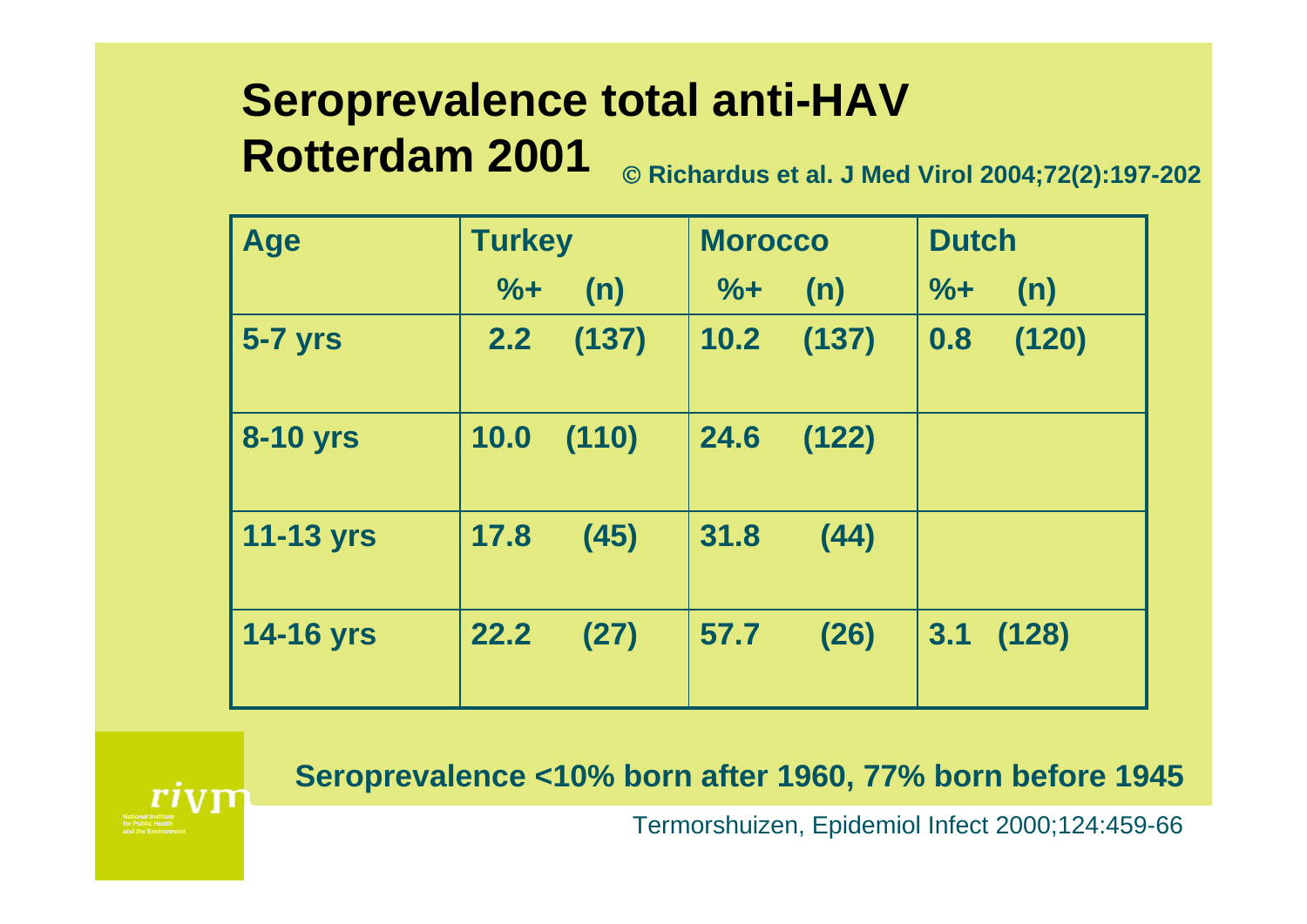### **Seroprevalence total antiHAV (infection/vaccination) Amsterdam >18 yrs 57% Dutch A'dam 45% NL 47%**

(Termorshuizen 2000)

|               |               | Turkey 1 <sup>st</sup> g. |       | Morocco 1 <sup>st</sup> g     |                  | $\chi$ &M 2 <sup>nd</sup> gen. | <b>Dutch</b> |       |
|---------------|---------------|---------------------------|-------|-------------------------------|------------------|--------------------------------|--------------|-------|
|               | $\frac{9}{6}$ | (n)                       | $% +$ | (n)                           | $% +$            | (n)                            | $% +$        | (n)   |
| antiHAV+      | 98.6          | (306)                     | 97.1  | (265)                         | 37.4             | (57)                           | 45.6         | (509) |
|               |               |                           |       |                               |                  |                                |              |       |
|               |               |                           |       |                               |                  |                                |              |       |
|               |               | <b>RRR (95%CI)  </b>      |       | <b>RRR (95%CI)</b>            |                  | <b>RRR (95%CI)</b>             | <b>Ref</b>   |       |
|               |               |                           |       |                               |                  |                                |              |       |
| <b>MulVar</b> |               |                           |       | $2.4$ (1.8-3.3) 2.3 (1.6-3.2) | $\overline{0.9}$ | $(0.5 - 1.7)$                  |              |       |
|               |               |                           |       |                               |                  |                                |              |       |
|               |               |                           |       |                               |                  |                                |              |       |



© **Baaten et al. J Med Virol 2007 Dec;79(12):1802-10**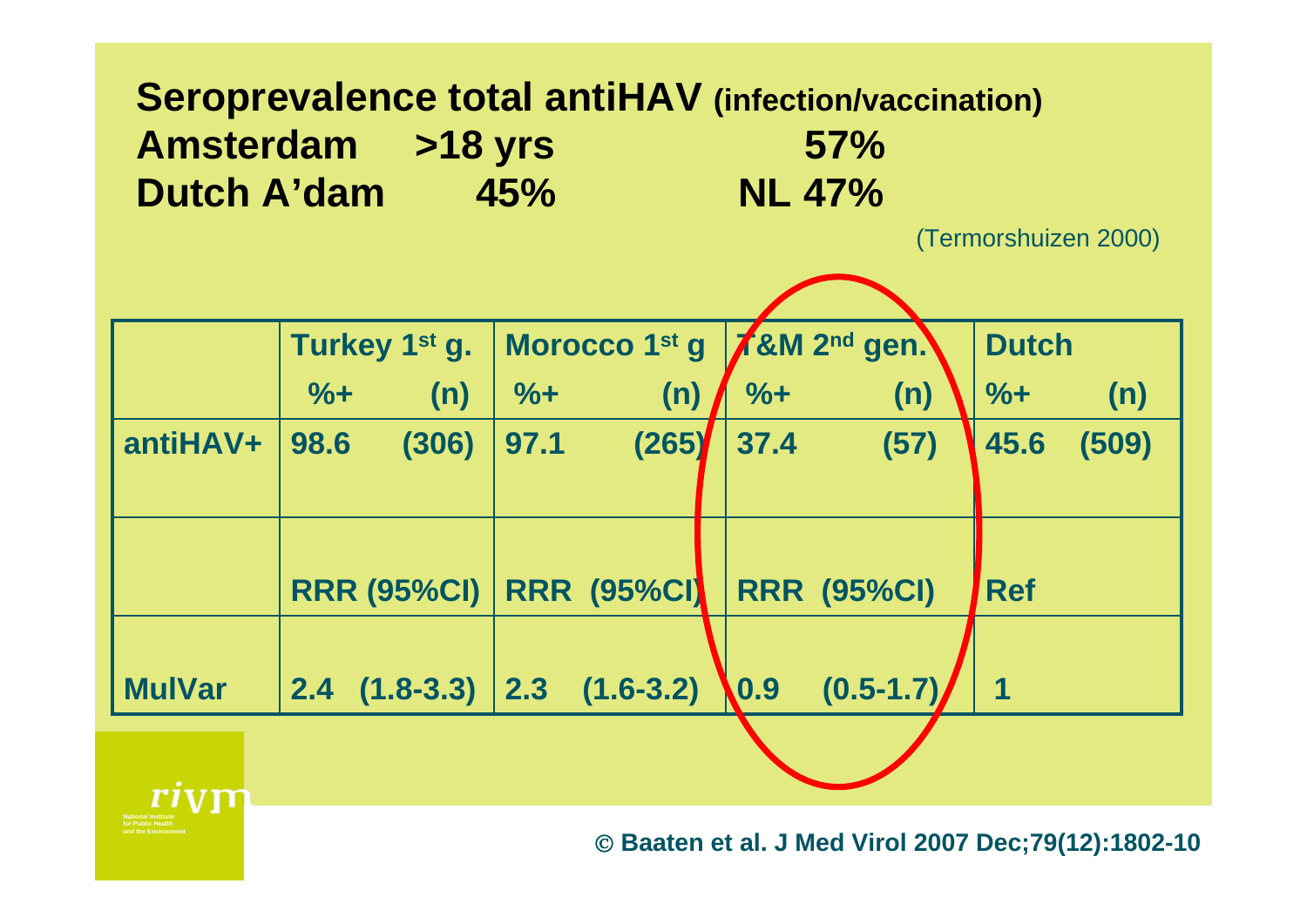# **HEPATITIS A VIRUS**

### **Genotyping**

- **7 genotypes, 4 in humans (1, 2, 3 en 7)**
	- **1 and 3 subgenotype**
		- **1A, 1B**
		- **3A, 3B**
- **Sequencing** 
	- **VP3-VP1 (360 218 bp) more variable region**
	- **VP1-P2a (341 247 bp)**



VP4



 $VP2$  VP3 VP1 P2a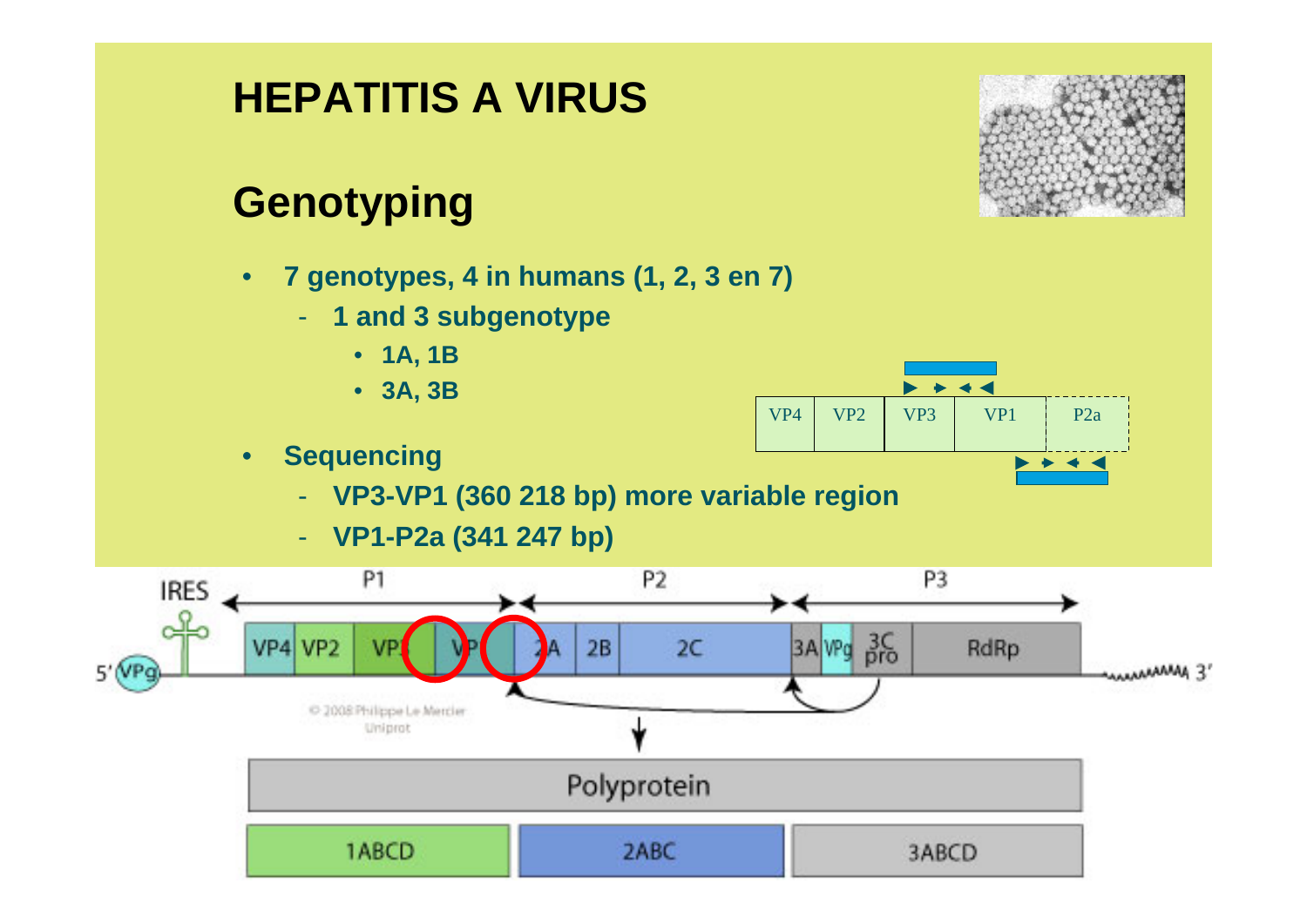### **Feasibility study (pilot 1997/1998) 33 stool samples**

#### © **Bruisten et al. J Med Virol 2001;63:88-95**

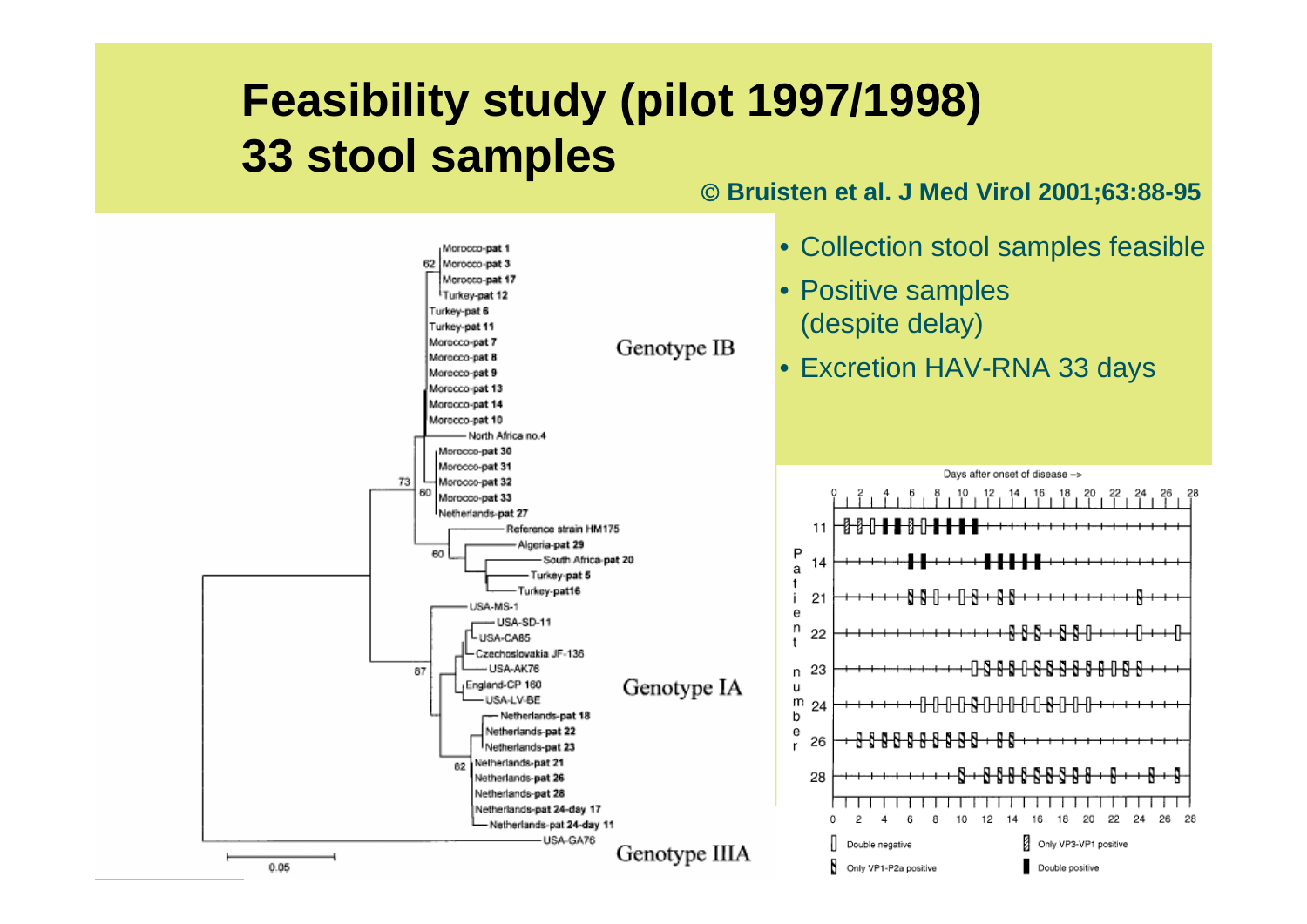

#### **Genotype1B, VP1-P2a 2000-2002 A'dam 103 isolates**

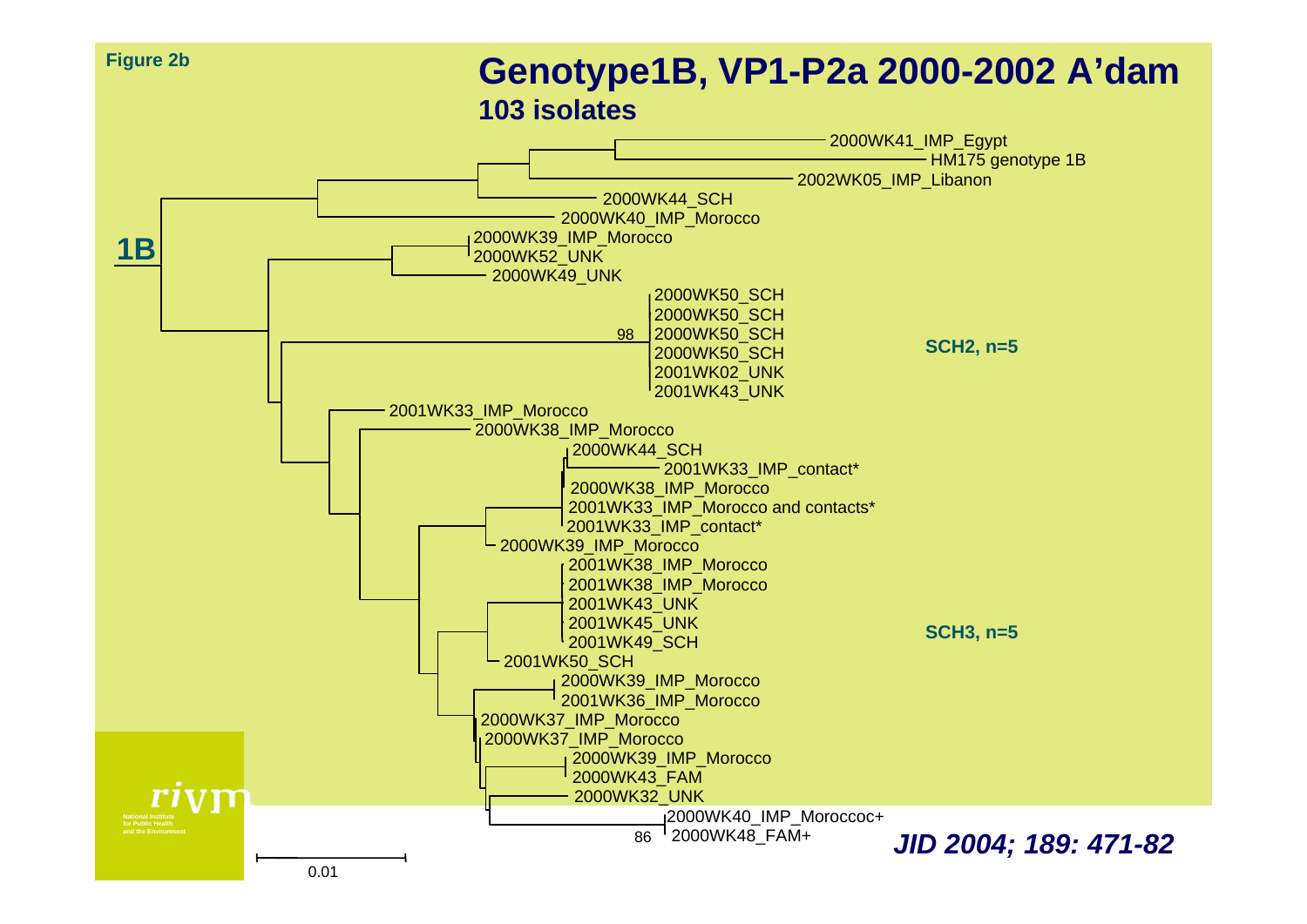### **1). Frequent import of HAV - limited transmission to siblings/ school**

- Case based source and contact tracing MHS no tertiary cases **(**©**Sonder et al. AJPH 2004; 94 (9): 1620-6)**
- Targeted HB vaccination program all new born children with one or both parents originating from HBV endemic countries HBvaccine
- Combined HBV/ HAV vaccine Not cost saving, "may have favourable cost-effectiveness" **(**© **Postma et al. Vaccine. 2004;22(15-16):1862-7)**
- **Vaccinate children in Morocco/ Turkey!**

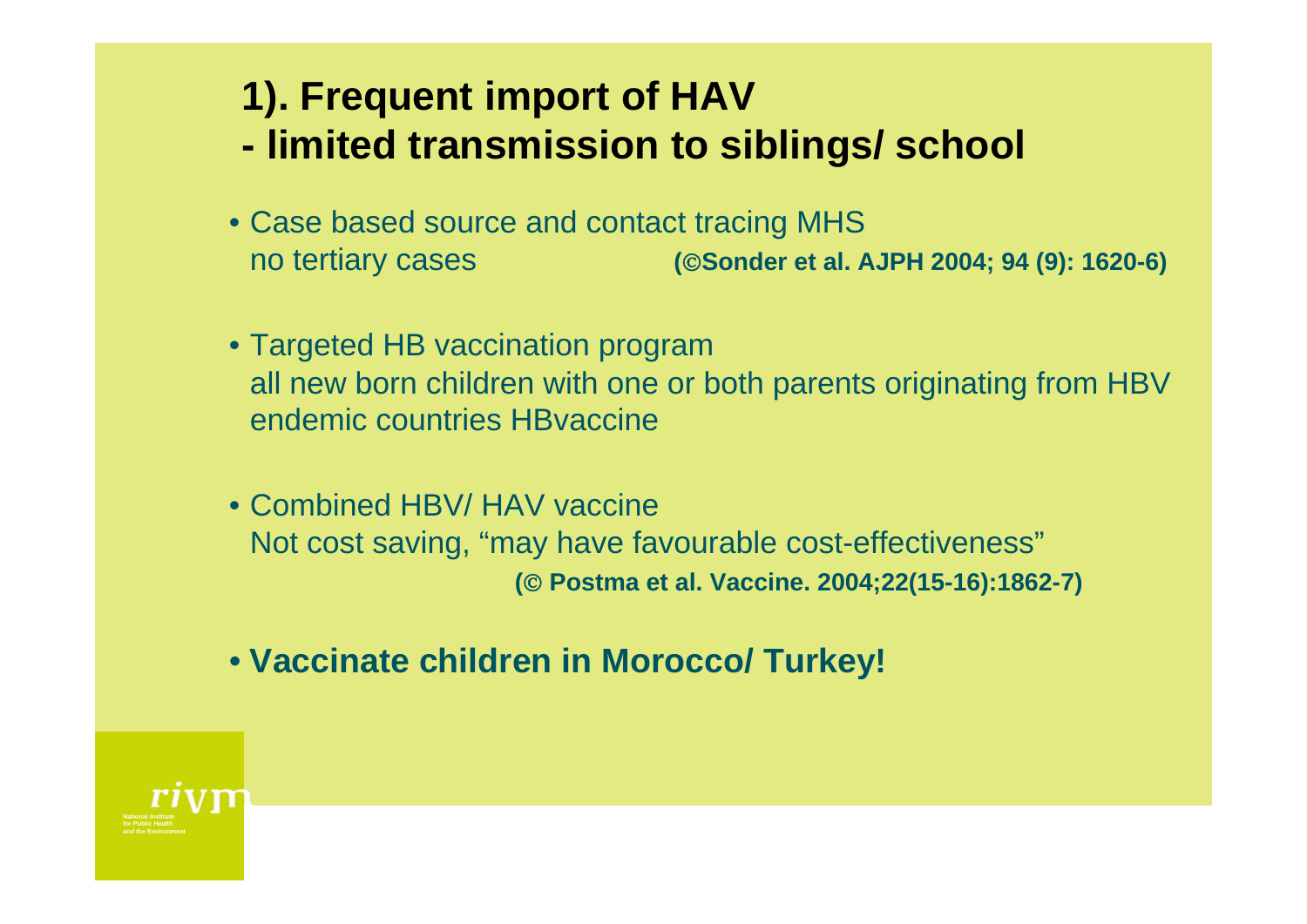## **2). Man having sex with man**

- **Coutinho et al. 1980. Epidemiology of Hepatitis A in Amsterdam, October 1978 December 1979.** *JVirolMethods***; 2(1-2):47-55**
- **Coutinho et al. 1983 Prevalence and Incidence of Hepatitis A among Male Homosexuals.** *BMJ***; 287(6407):1743-1745**
- **Leentvaar et al. 1995. An Outbreak of Hepatitis-a among Homosexual Men in Amsterdam, 1991-1993.** *IntJ Epidemiol***; 24(1):218-222**

Totaal aantal patiënten met hepatitis A, 1992-2006 Infectieziekten, GGD Amsterdam



© **Annual Report MHS Amsterdam, 2006**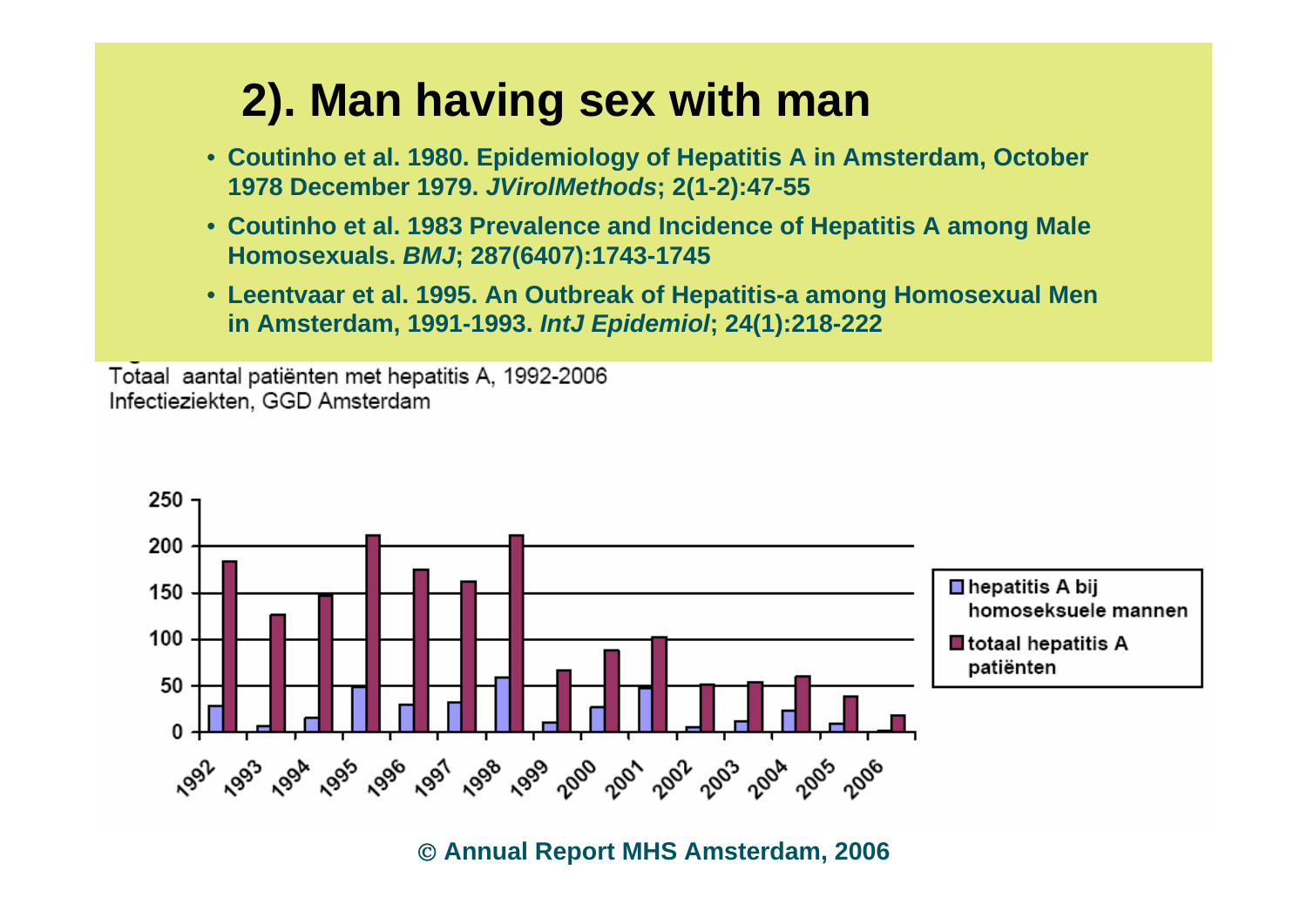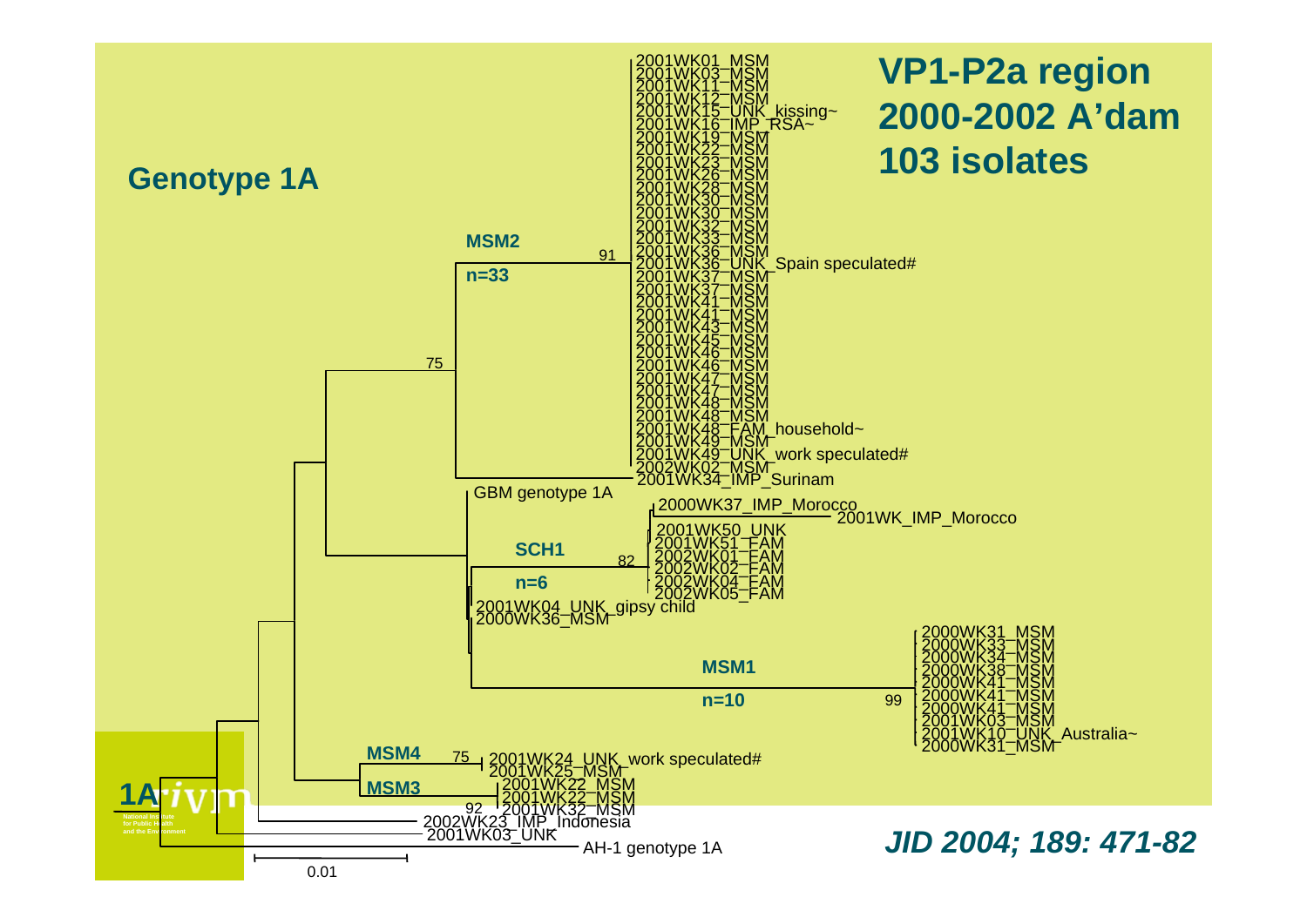### **Seroprevalence total antiHAV (infection/vaccination)**



|               | <b>MSM</b>       |                    | <b>WSM</b> |                    | <b>WSW</b> |                    | <b>MSW</b> |       |
|---------------|------------------|--------------------|------------|--------------------|------------|--------------------|------------|-------|
|               | $\% +$           | (n)                | $% +$      | (n)                | $% +$      | (n)                | $% +$      | (n)   |
| $antiHAV+$    | 48.1             | (47)               | 58.4       | (639)              | 79.5       | (19)               | 55.0       | (561) |
|               |                  |                    |            |                    |            |                    |            |       |
|               |                  | <b>RRR (95%CI)</b> |            | <b>RRR (95%CI)</b> |            | <b>RRR (95%CI)</b> | <b>Ref</b> |       |
| <b>MulVar</b> | 0.9 <sub>•</sub> | $(0.6 - 1.3)$      | 1.1        | $(0.9-1.2)$        | $1.4$      | $(1.1 - 2.0)$      | 1          |       |
|               |                  |                    |            |                    |            |                    |            |       |



© **Baaten et al. JMV 2007 Dec;79(12):1802-10**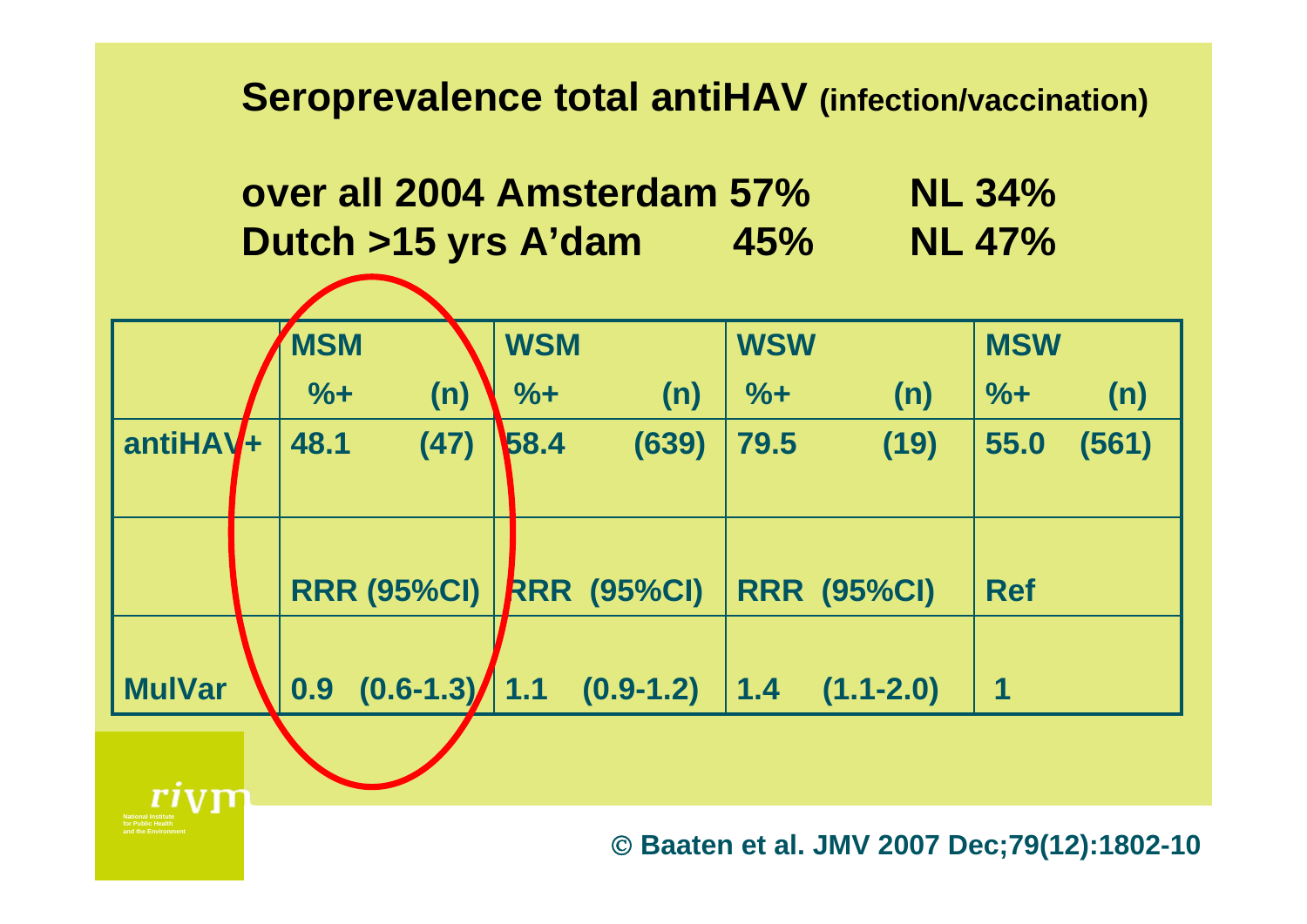## **2). Continuous transmission HAV among MSM**

- Source and contact tracing ineffective anonymous contacts **(**©**JvS ea, JID 2004;189:471-82)**
- Separate clusters MSM travellers

**(**©**Tjon et al. JMV 2007;79(5):488-94)**

- Free HBV vaccination programme MSM
- Additional HAV in HBV programme at  $2x \le 15$ ,no data uptake
- No cost-effectiveness study available

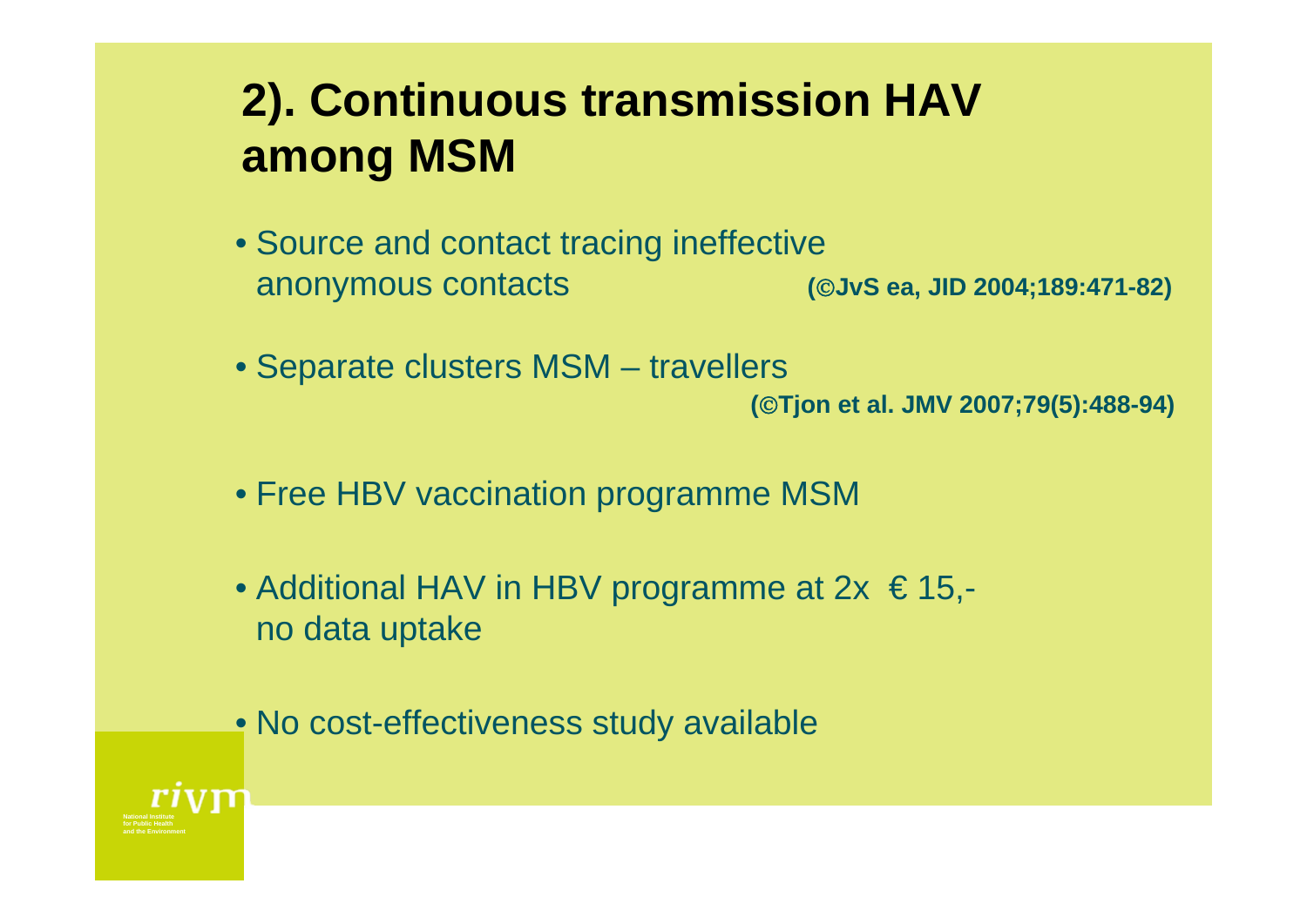

## **3). Food borne HA?**

• European collaboration DIVINE/EVENT



- Molecular analysis Amsterdam: no unexpected clusters **(**©**JvS ea,JID 2004;189(3):471-82)**
- 2008 **(Petrignani GGD Delft/Zoetermeer)**  Nation wide collection of specimens, isolation, sequencing, phylogenetic analysis, clustering  $\Rightarrow$  extensive food history



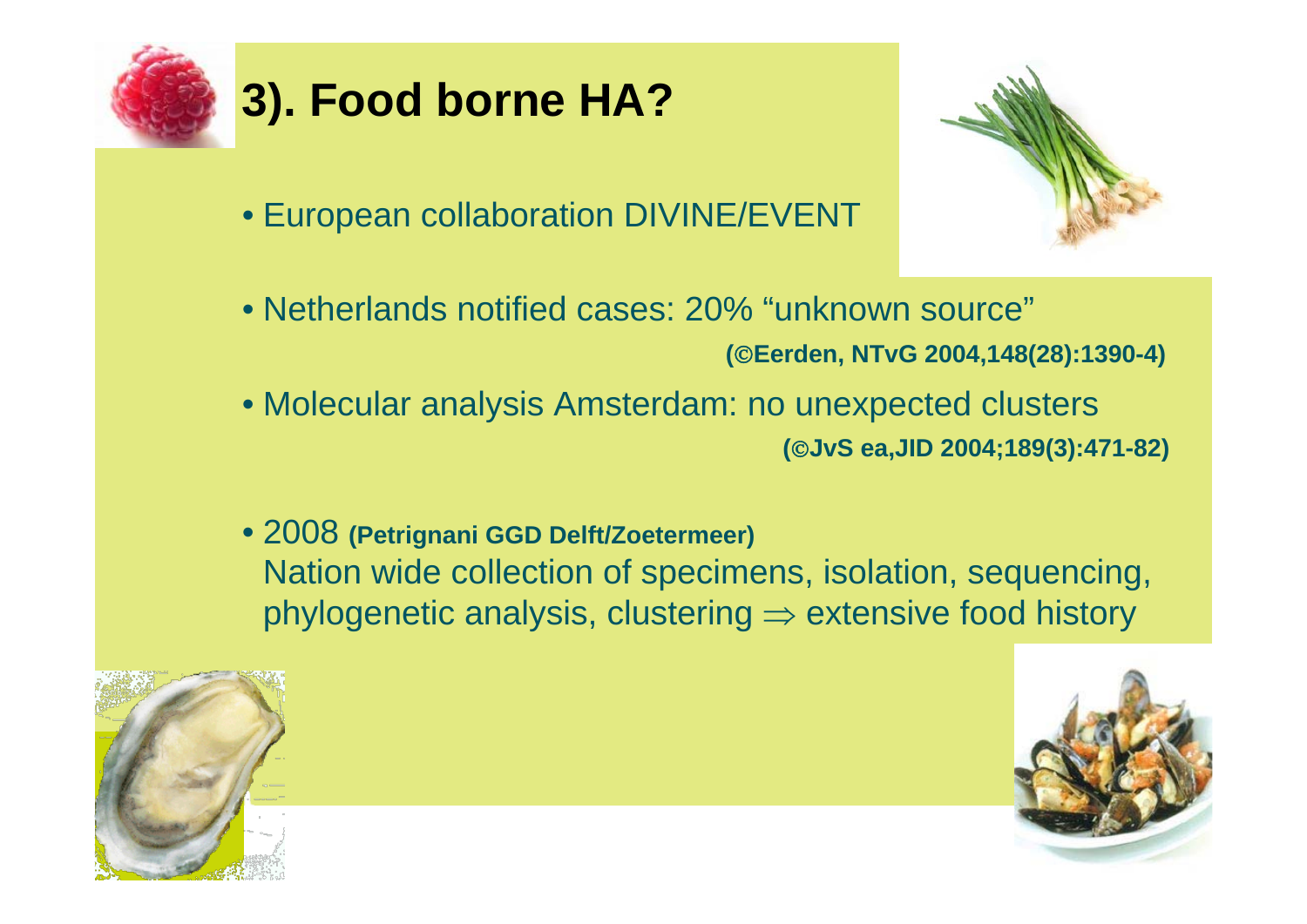### Progress July 1<sup>st</sup> - October 22<sup>nd</sup> 2008

- $\mathcal{L}_{\mathcal{A}}$  80 reported cases Osiris
	- 37 samples received
	- П 28 samples en route
		- П Ready for shipment in lab
		- En route LIS/CIb
		- Π Received by LIS/CIb, not yet sequenced
	- $\overline{\phantom{a}}$ 15 samples not expected to be send
- $\mathcal{L}_{\text{eff}}$  Clusters identified
	- П Family cluster, day care centre
	- П Travelling companions (family)
	- П At present: shellfish related cluster through FBVE (shellfish from the South America's )



GGD Zuid-Holland West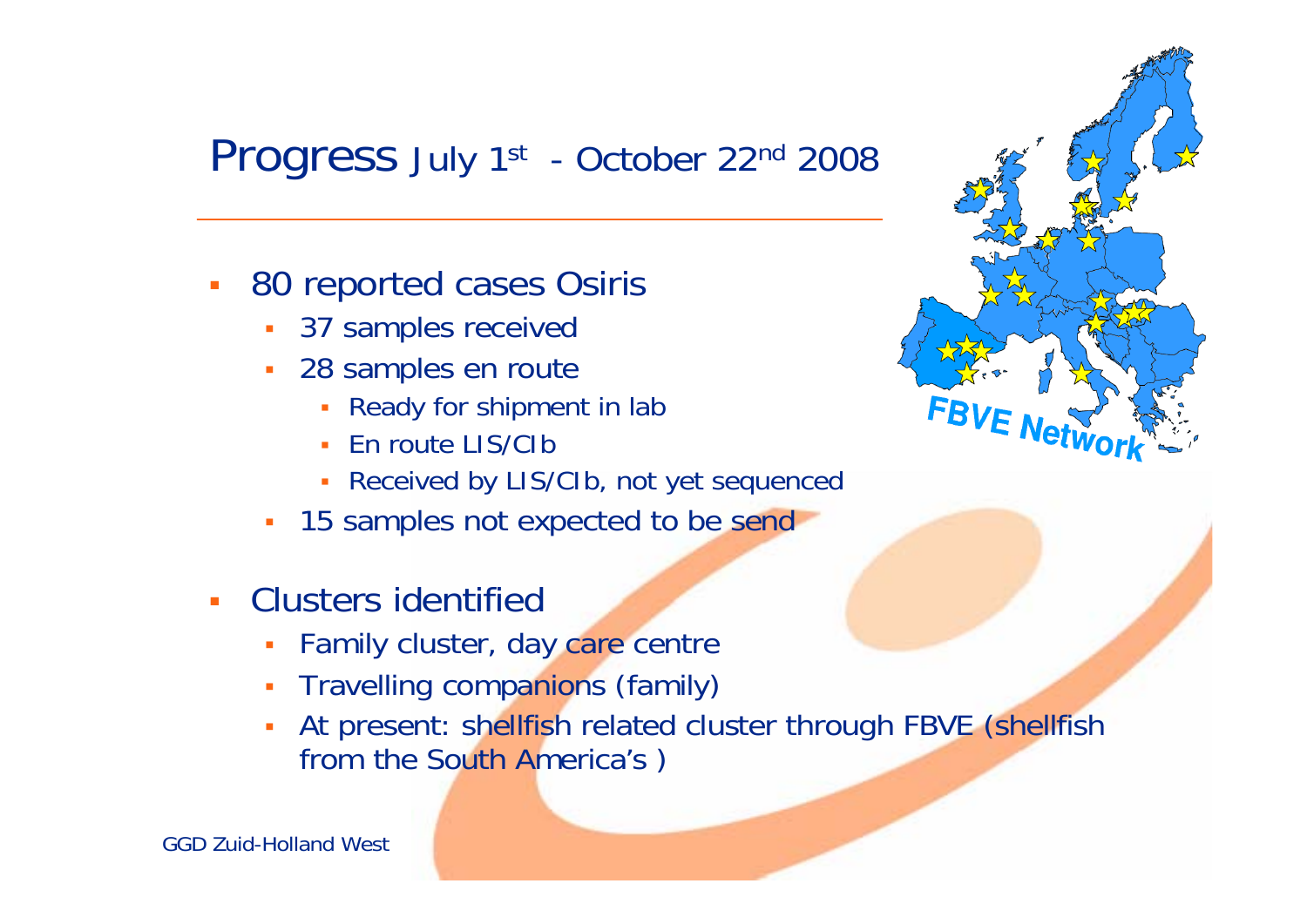## **Summery hepatitis A in The Netherlands**

### 1. Import

- decreased import through travel (Turkey, Morocco)
- limited transmission
- effective source contact tracing
- pre-travel vaccination acceptable level
- transition in source countries
- Vaccination programme HBV -> combined HBV/HAV?
- 2. MSM
	- ongoing transmission
	- no source and contact tracing possible
	- vaccination programme HBV -> combined HBV/HAV?
- 3. Food borne and other possible transmission routes
	- enhanced surveillance August 2008)
	- European collaboration

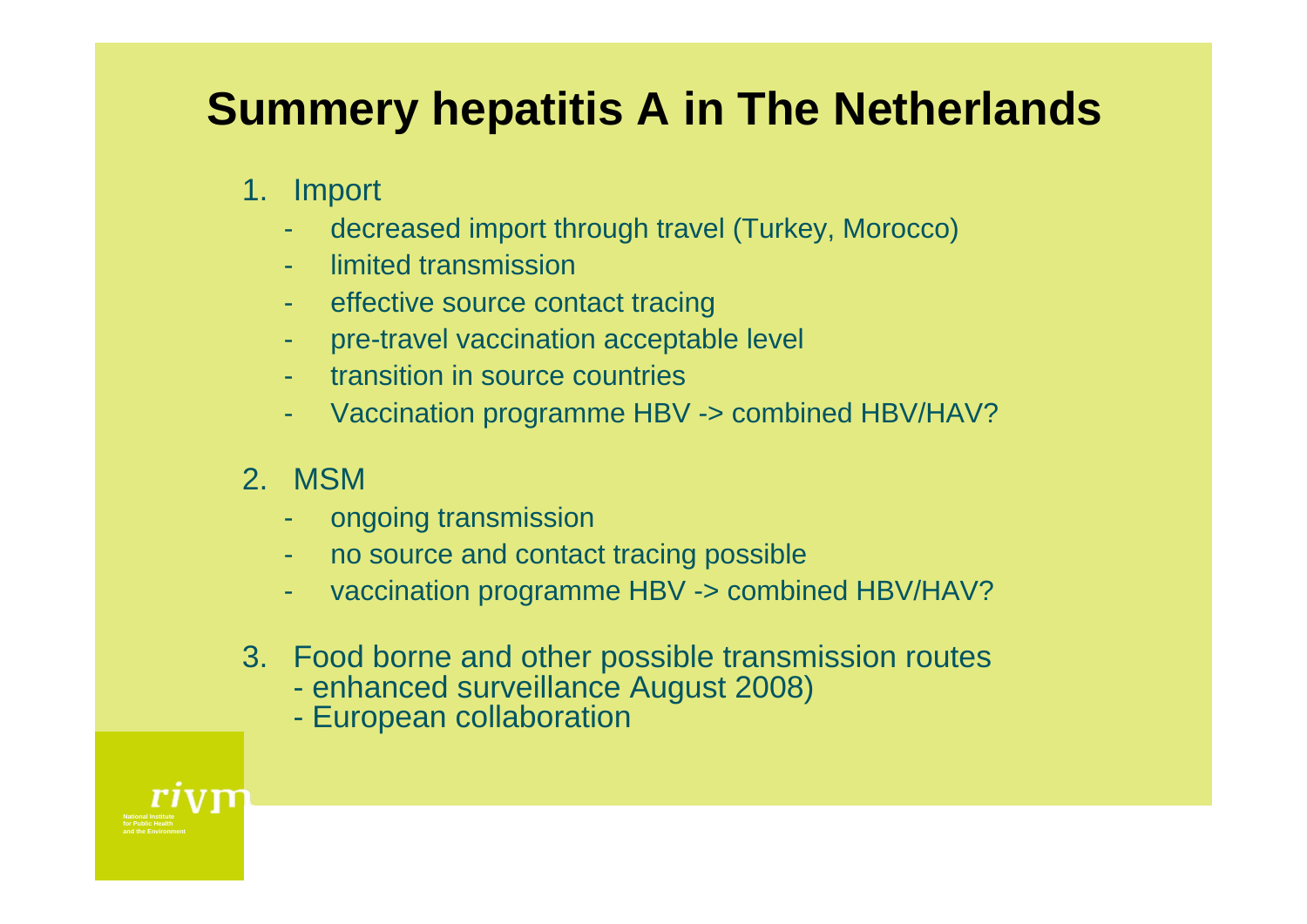#### Dutch Centre for Infectious Disease Control

### **HEV surveillance and epidemiology**

- **underdiagnosis** 
	- **pig reservoir**

**Erwin Duizer, LIS/CIb**



**National Institute for Public Healthand the Environment**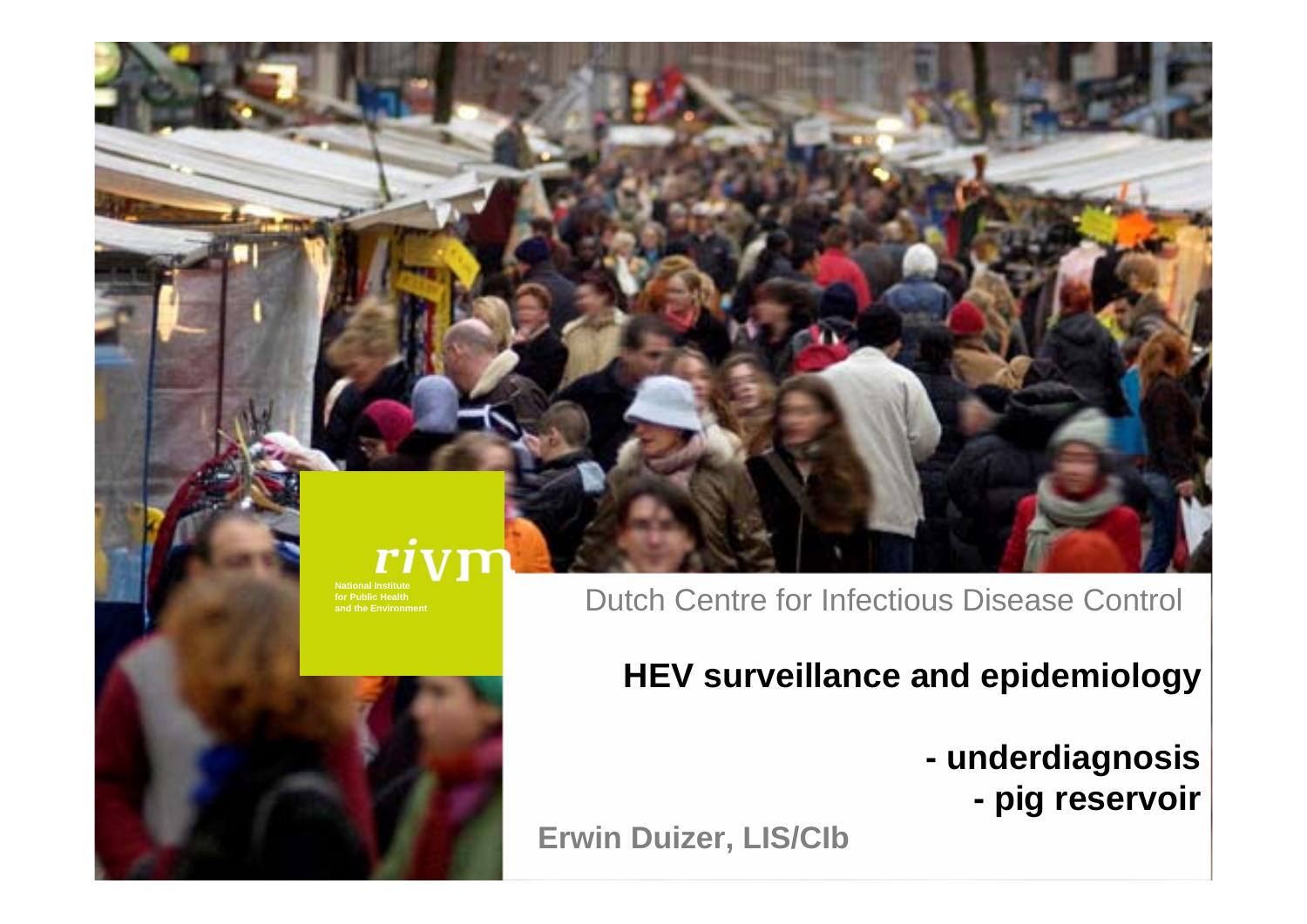## **HEPATITIS E**

### **CIb/LIS**

**Marion Koopmans Erwin Duizer Tineke Herremans Harry Vennema Ana Maria de Roda Husman Saskia Rutjes Katrina Borgen Bas van der Veer Jacintha Bakker**

**FBVE network Hu: Gábor Reuter Se: Helene Norder Dk: Blenda Bottiger** FBVE Network **Fr: Elisabeth Nicand Fi: Tuija Kantala, Carl-Henrik von Bonsdorff, Leena Maunula, Maija Lappalainen Es: Nereida Jiménez de Oya, Juan Carlos Saiz** 

**It: Franco Ruggeri, Ilaria di Bartolo**

Dutch Centre for Infectious Disease Control (CIb) Unit Preparedness and Response (LCI)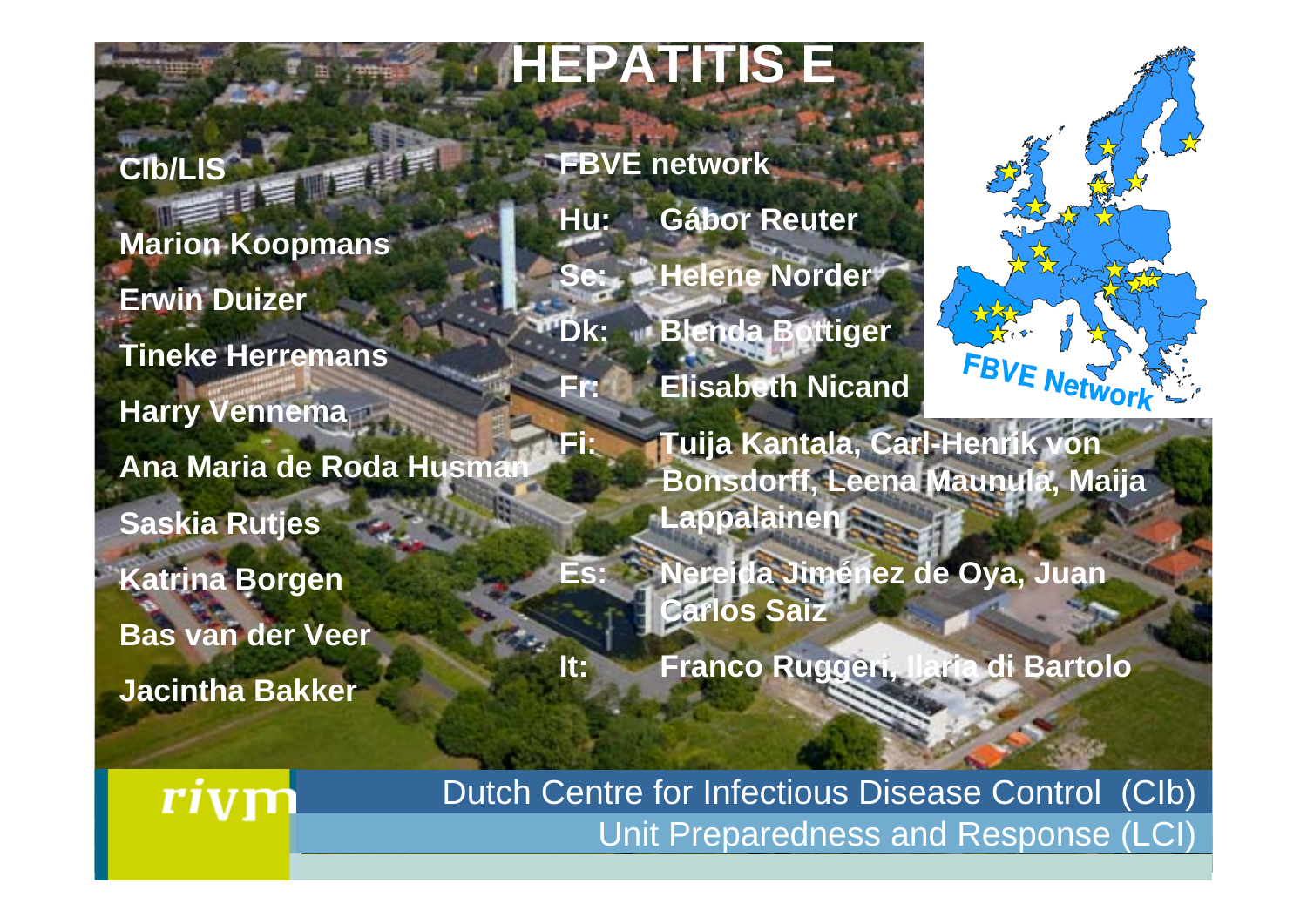### **Surveillance**

- Disease surveillance
	- Not reportable
- Cluster investigation
	- **©** Widdowson et al 2003 *CID*; 36: 29-33
- Serological studies
	- **©** Zaaijer et al. 1992 *NedTijdschrGeneeskd* 136 (44):2173-5
	- Selected non ABCδ**©** Waar et al 2005 JClinVirol; 33: 145-9
	- Potential risk groups
- Agent surveillance
	- Genotyping
	- Sequencing
- Specific research projects
	- ©Bouwknegt 2007 *JFoodProtect* 70(12): 2889-95
	- ©Rutjes 2007 *JVirolMethods* 143: 112-6

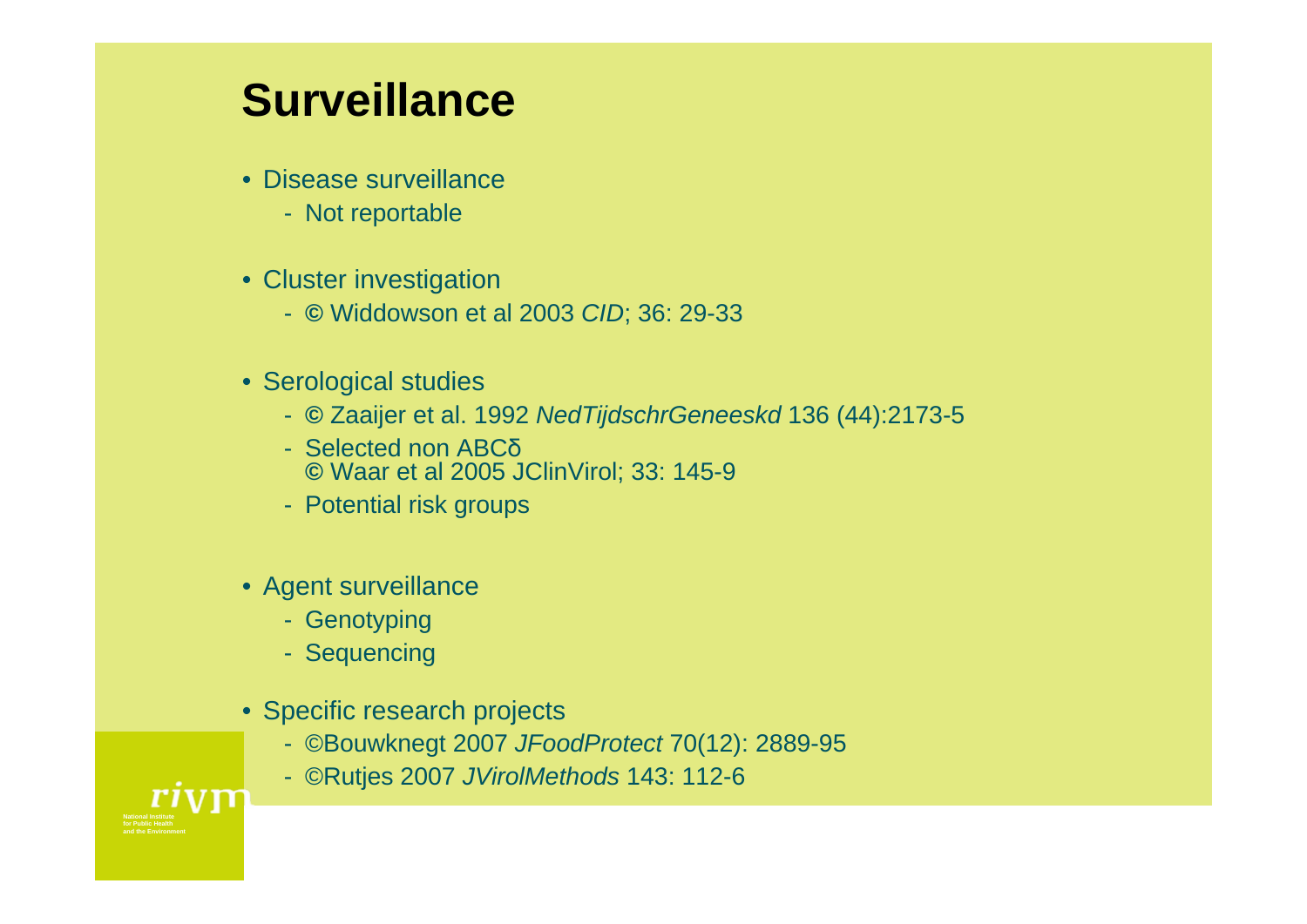### Hepatitis E Virus

ssRNA virusno envelope  $\sim$  32 nm





**Mammalian HEVgenotype 1 "Burma" genotype 2 "Mexico" genotype 3 "US / Swine" genotype 4 "China" 1 serotype**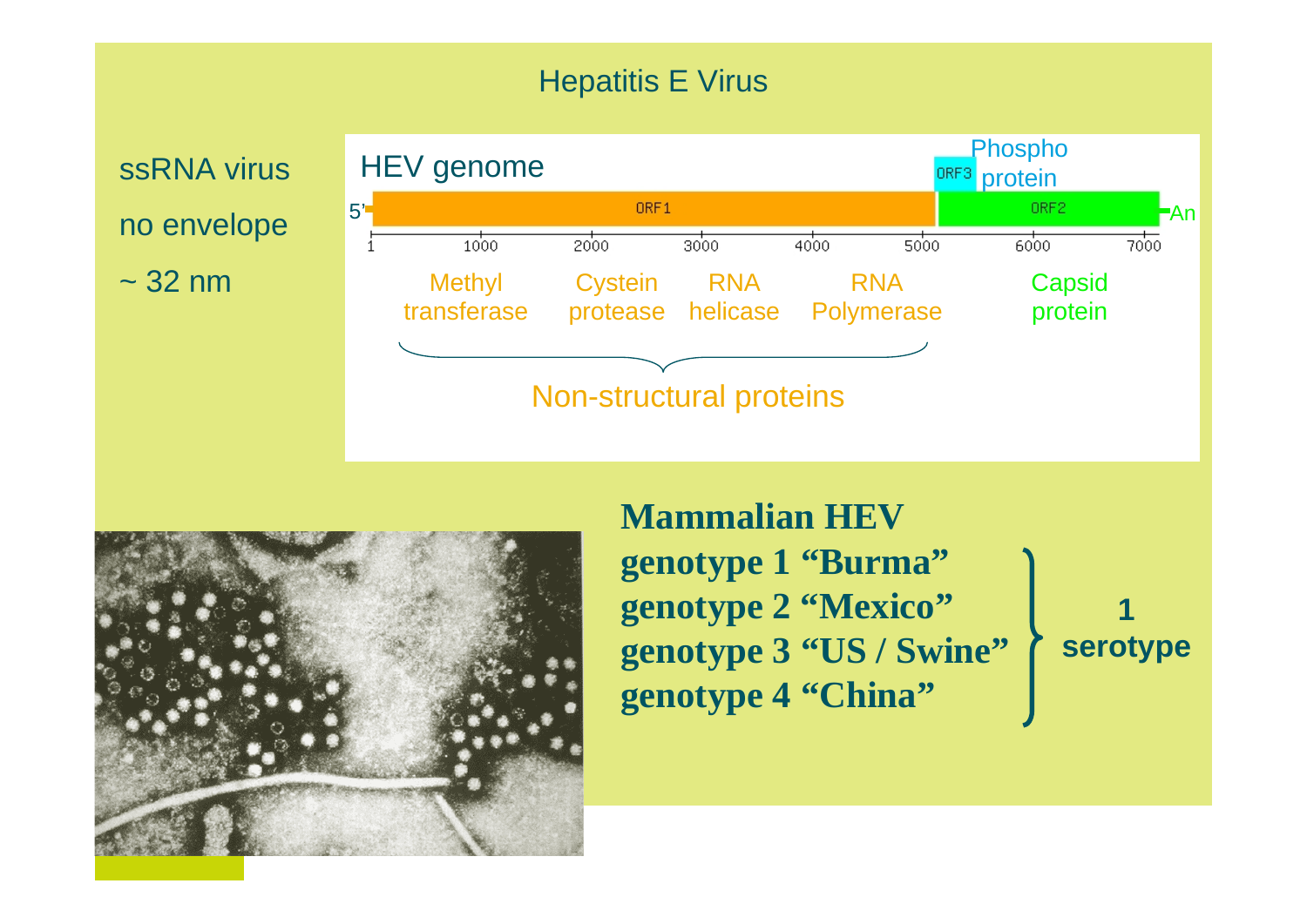#### **Reported HEV infections in Humans per genotype**



FBVE, 2007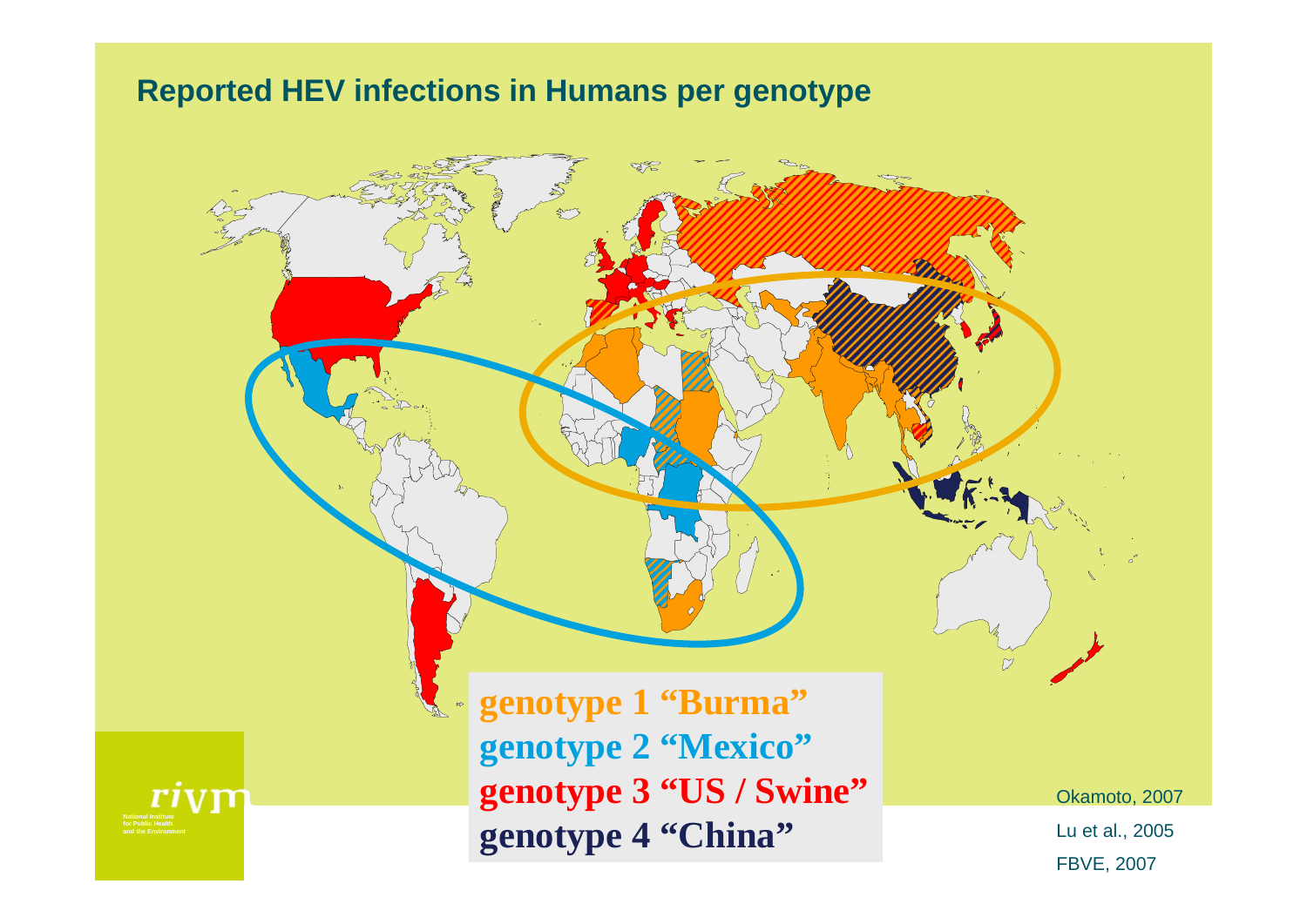### **HEV in the Netherlands Gt3**

Until recently

- Travel related; no diagnosis requested without travel history
- Zaaijer 1992
	- 8/269 acute hepatitis patients (3%)
	- $\bullet$  5/275 blood donors  $(2\%)$
- Currently:
- Endemic HEV infections with genotype 3
- 5.6% HEV in acute hepatitis patients
- -2-6 % anti-HEV-IgG in blood donors

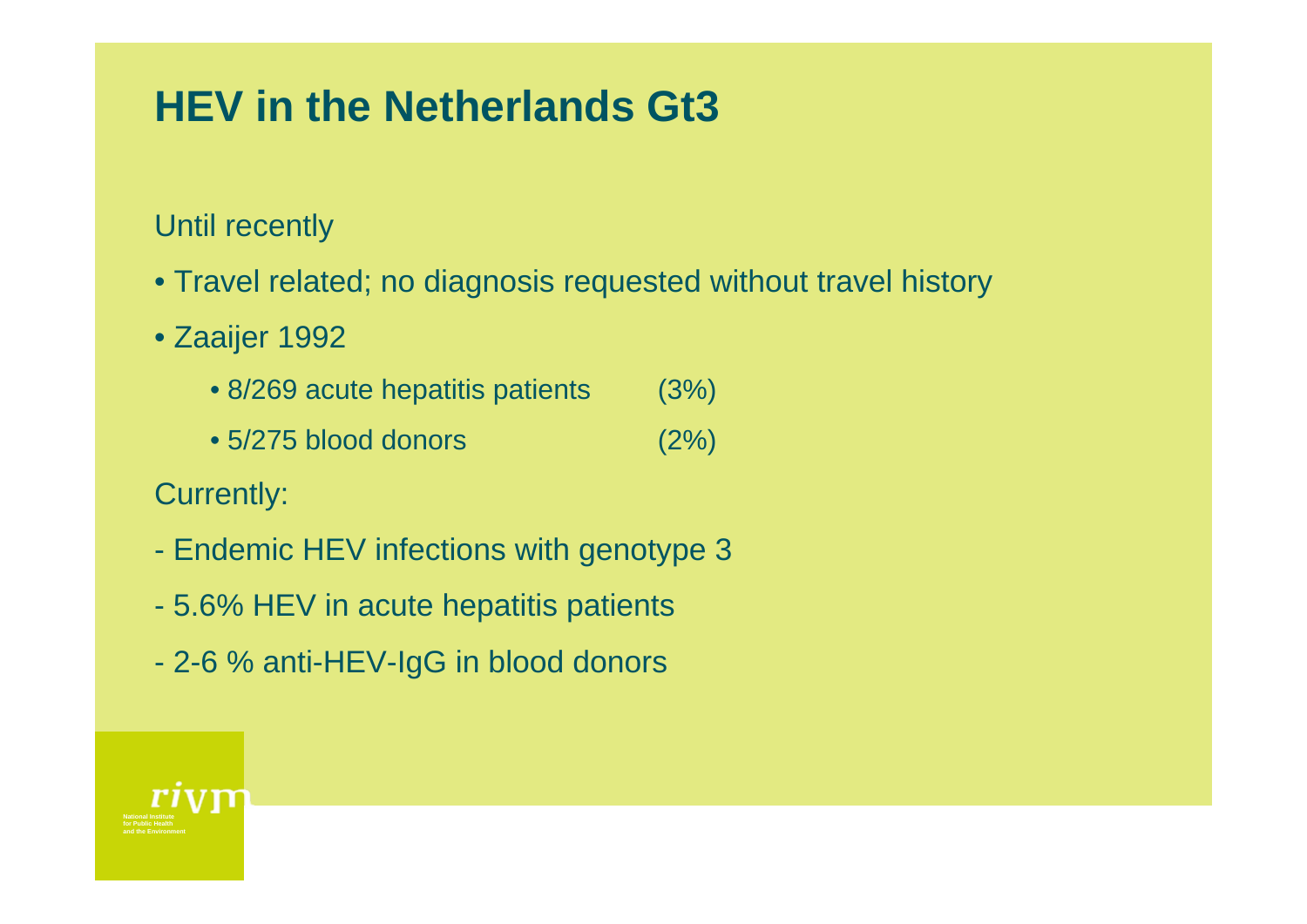**HEV in acute hepatitis patients: Average ~6% (IgM, PCR) HEV prevalence in swine herds: Average ~ 50% (PCR)**



Dalton et al., 2007 da Silva et al 2008Herremans et al., 2007 Haagsman et al., 2007 Reuter et al, submitted Boutrouille et al., 2007 Buti et al., 2006 Olsen et al., 2006 Vulcano et al., 2007 Bernal et al., 1996 Nicand & Norder & Maunula, Kantala and Lappalainen, unpublished.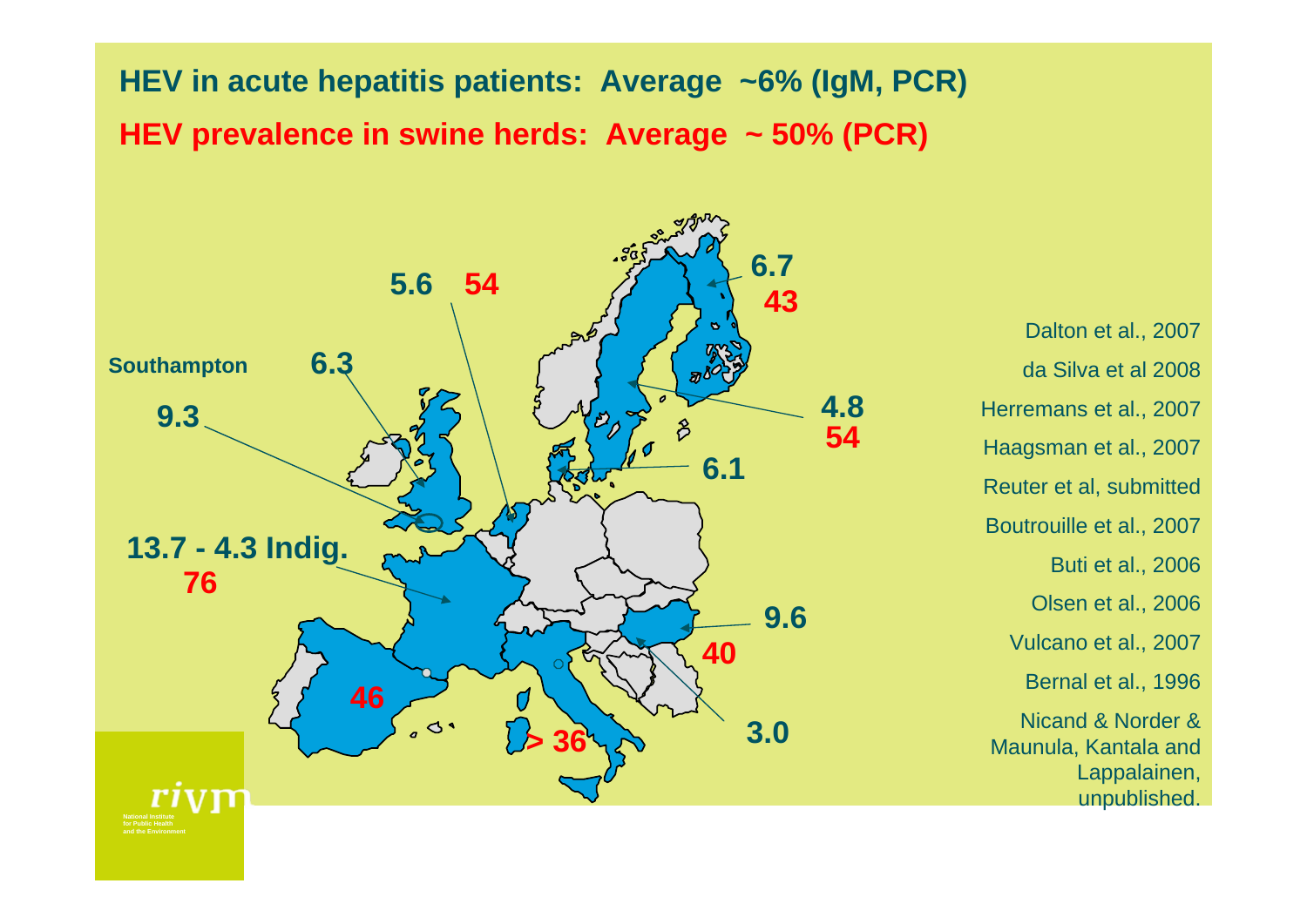### **HEV Transmission routes: Genotype 3**

- Fecal-oral
- Waterborne
- Zoonotic
- Food borne zoonotic
- -Blood transfusion / organ transplantation

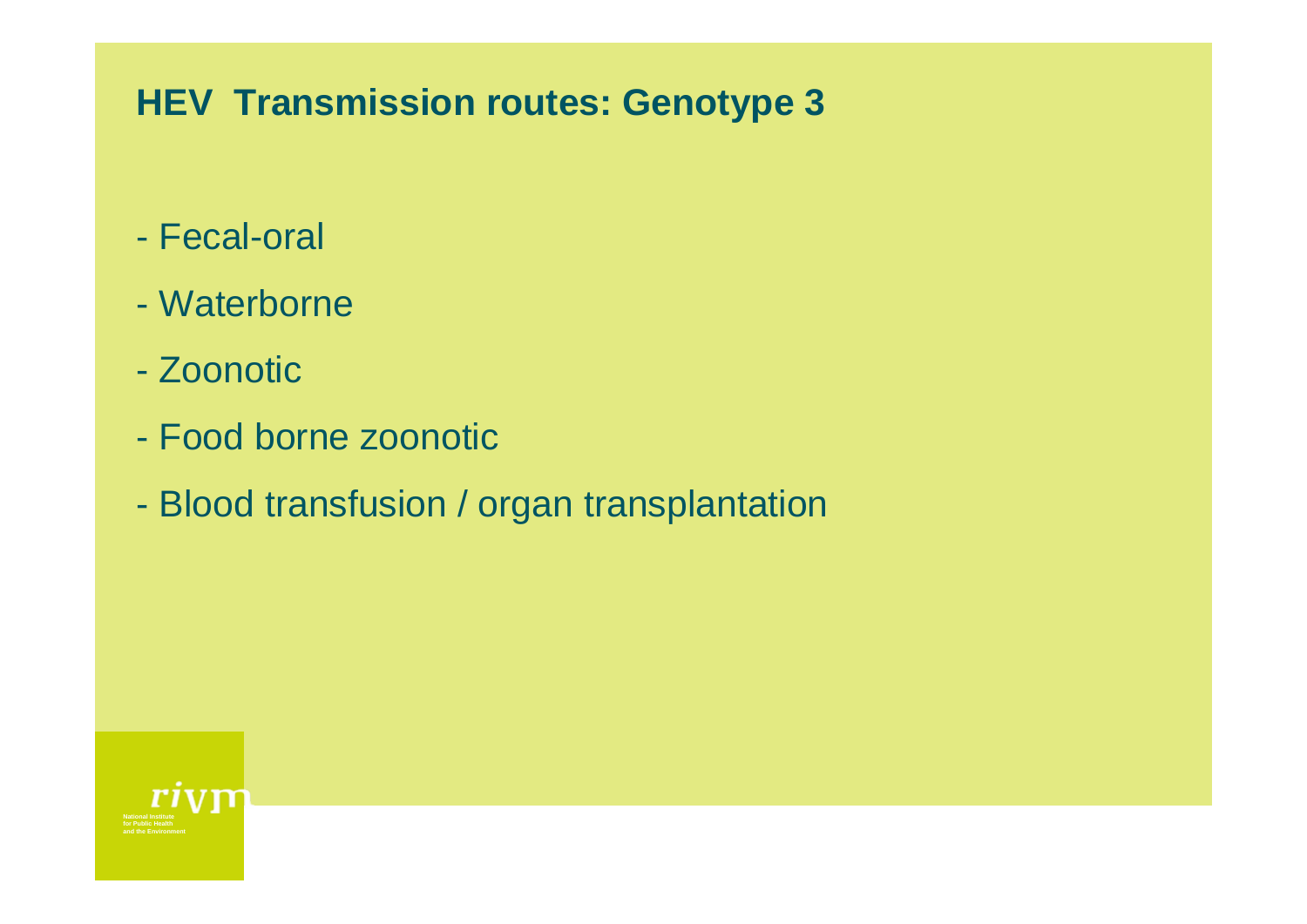#### **HEV transmission: fecal-oral, waterborne**

Genotype 1 and 2:

- waterborne outbreaks, poor sanitation

- little person to person transmission (very different from HAV)

Genotype 3:

- no (recognized) outbreaks
- little person to person transmission (very different from HAV)
- low infection rate:

- oral gavage: swine to swine  $< 10\%$  infection swine to monkey < 10%?

#### **HEV gt 3 in the environment:** NL

River water (~20%)

Ditch water (leaky septic tank, patient related)

**for Public Healthand the Environment**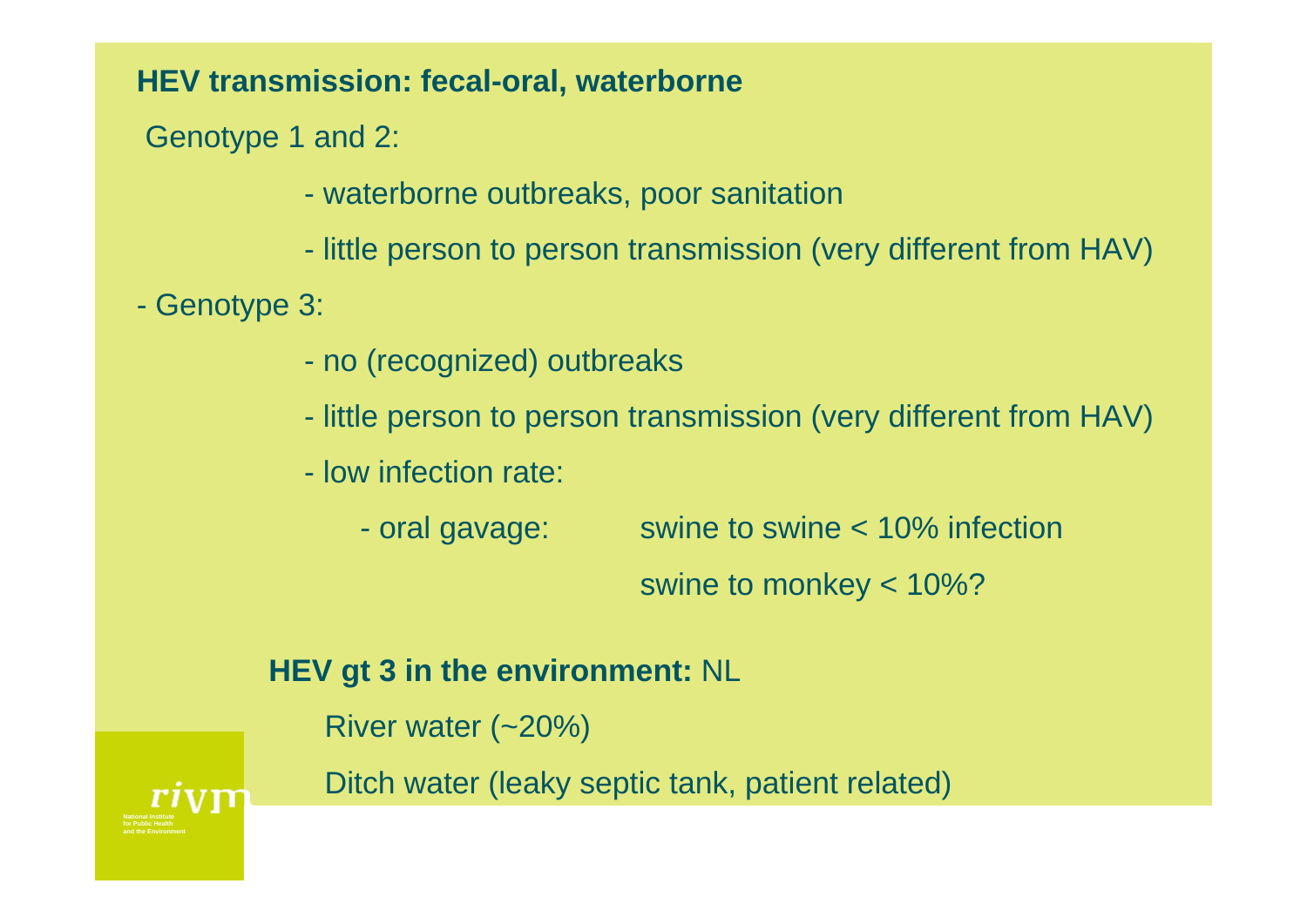#### **HEV serology in gt3 endemic regions**

| <b>Netherlands</b> (Bouwknegt et al., 2007) |                 |                  |
|---------------------------------------------|-----------------|------------------|
|                                             | <b>Bayesian</b> | Diagn. Algorithm |
| swine veterinarians:                        | 11              | 8.5%             |
| non-swine veterinarians:                    | 6               | 2.3%             |
| general population:                         |                 | 6.4%             |

**USA** (Meng et al., 2002) 5 states higher IgG in vets 2 states higher IgG in blood donors 1 state no difference **overall OR** 1.6

**Italy** (Volcano et al., 2007) general population 2.9% pig breeders 3.3% highest: 33% in male housekeepers and employees of abattoirs

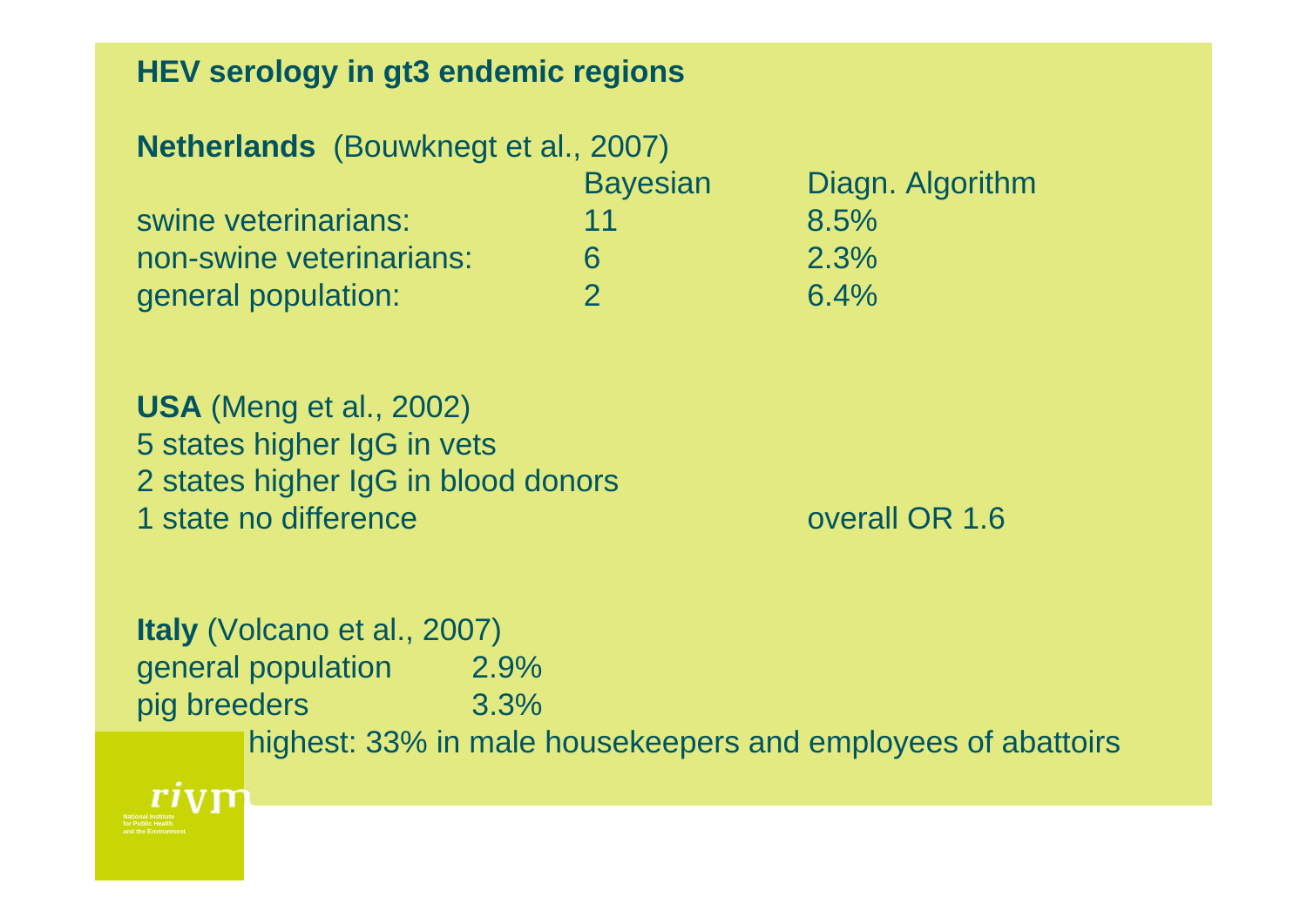#### **HEV in food and pig herds in NL (all gt3)**

#### **ANIMALS**

| HEV prevalence in pig herds: | $30 - 55\%$ |
|------------------------------|-------------|
| HEV prevalence in Wild boar  | $-4\%$      |

### **HEV RNA in commercially available pig livers** (butcher/supermarket)

- 4/62 (6.5%) positive for HEV RNA (65 pdu/g)

#### **HEV RNA in muscle tissue (contact-infected pigs)**

| M. longissimus:    | karbonade   | 6/13 |
|--------------------|-------------|------|
| M. iliopsoas:      | varkenshaas | 7/13 |
| M. biceps femoris: | hamlap      | 7/13 |



Bouwknegt et al, submitted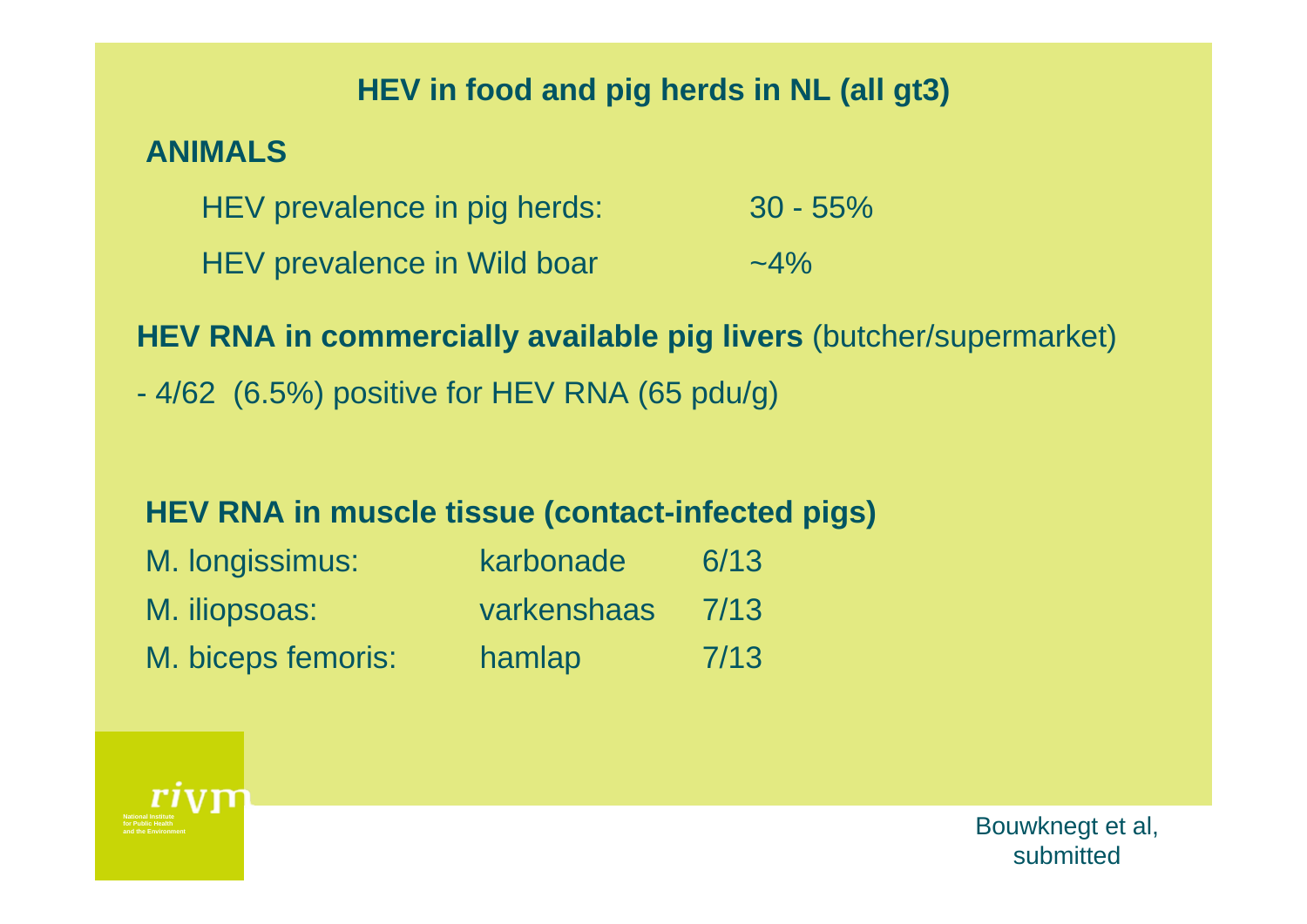#### **Transmission of HEV gt 3: Blood borne, transplantation**

HEV RNA in donorblood and transfusion transmitted HEV is reported.

#### **Risk factors**

- Hemophilia: Japan (Anti-HEV IgG antibody 16.3% versus 3.7 in blood donors, patients undergoing hemodialysis (9.4%). Toyoda et al., 2008

- Hemodialysis: Greece (4.8 versus 0.26 in blood donors) Stefanidis et al., 2004

 $\mathcal{L}_{\mathcal{A}}$ - Liver/kidney transplantation: France (13.5% versus in 3.2% blood donors)

Kamar et al., 2008

**for Public Healthand the EnvironmentChronische HEV geïnfecteerden: levertransplantatie Haagsma et al., 2008** Case A: >8 jr PCR positief in bloed, ook eenmalig in feces: man en kind GEEN seroconversieCase B: 4 jr PCR positief in bloed Source of infection unknown !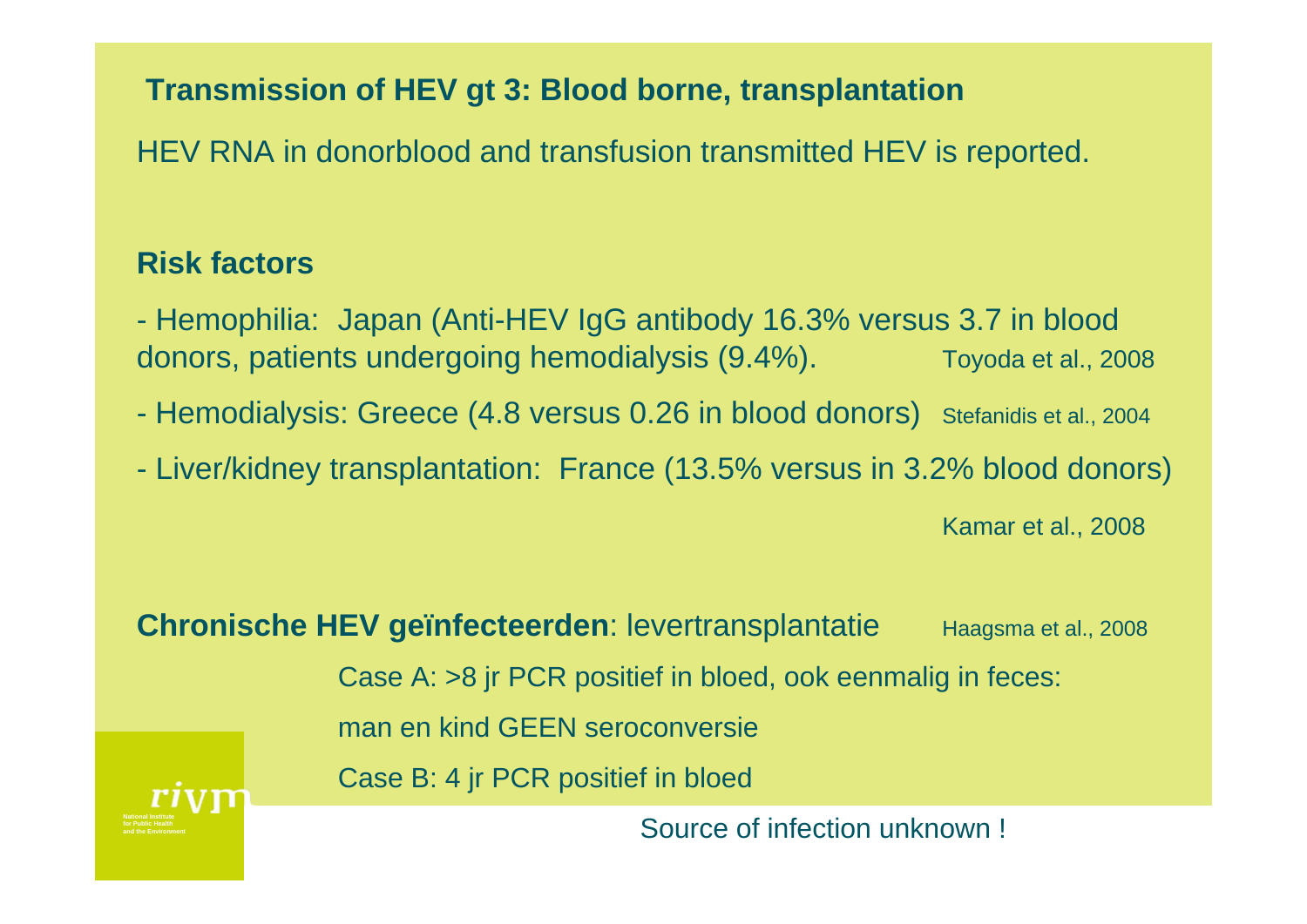### **Non-travel hepatitis E in NL Risk factors**

2004-2006 > 19 cases

| $\bullet$ M/F                              | 17/19             |
|--------------------------------------------|-------------------|
| $\bullet$ Age                              | 50 years (median) |
| • Underlying disease                       | 11/19             |
| • Consumption pig meat $\geq$ 1/week 16/19 |                   |
| • Dog owners                               | 6/19              |
| • Blood transfusion in incubation          | 2/19              |

#### **© Borgen 2008** *BMC Inf Dis* **8:61**

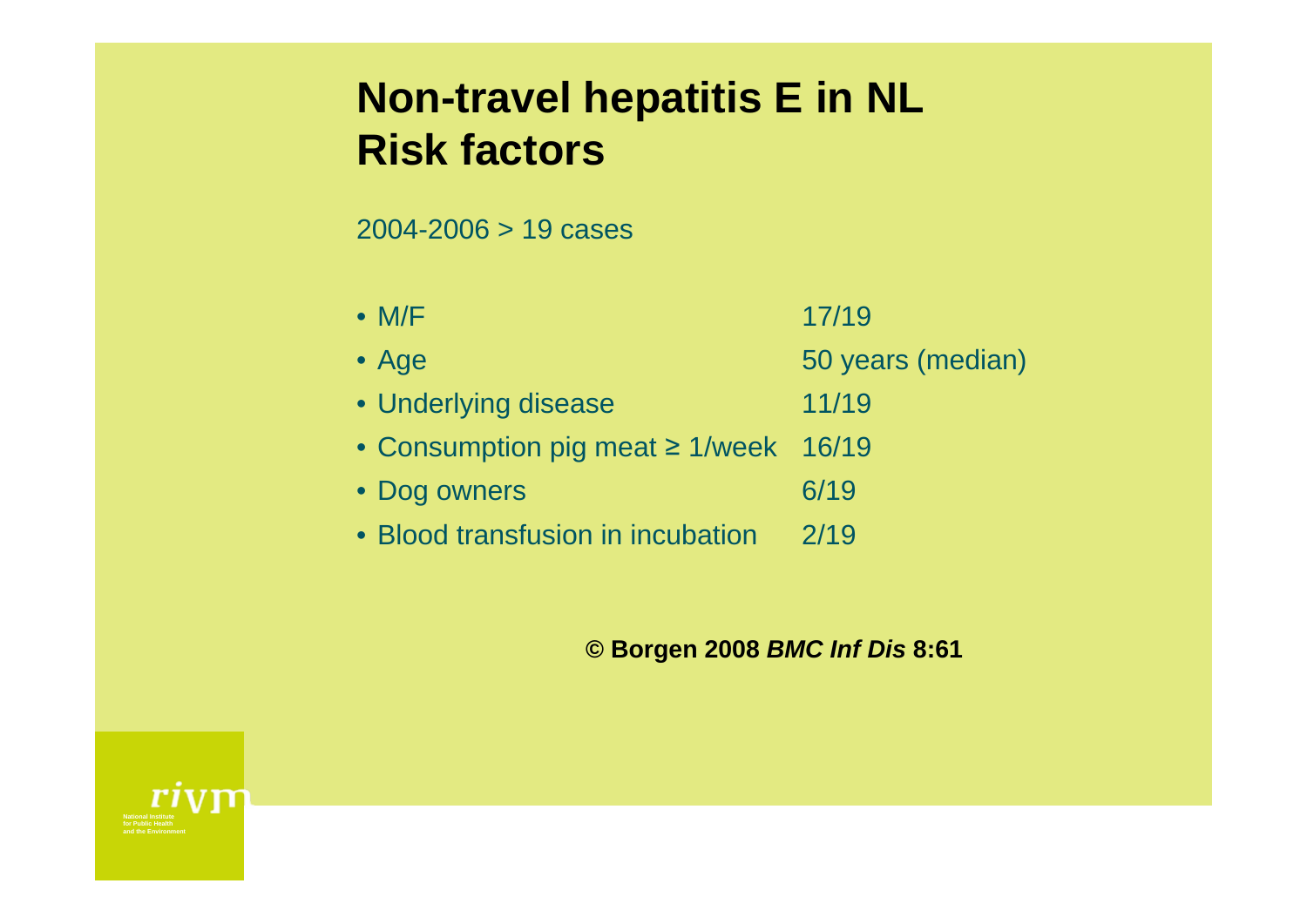### **Conclusions**

**HEV genotype 3 strains are endemic in NL**

• HEV in the Netherlands is under diagnosed

- Exact mode of transmission is unknown
- Pigs are a huge reservoir... role in human infections is unclear